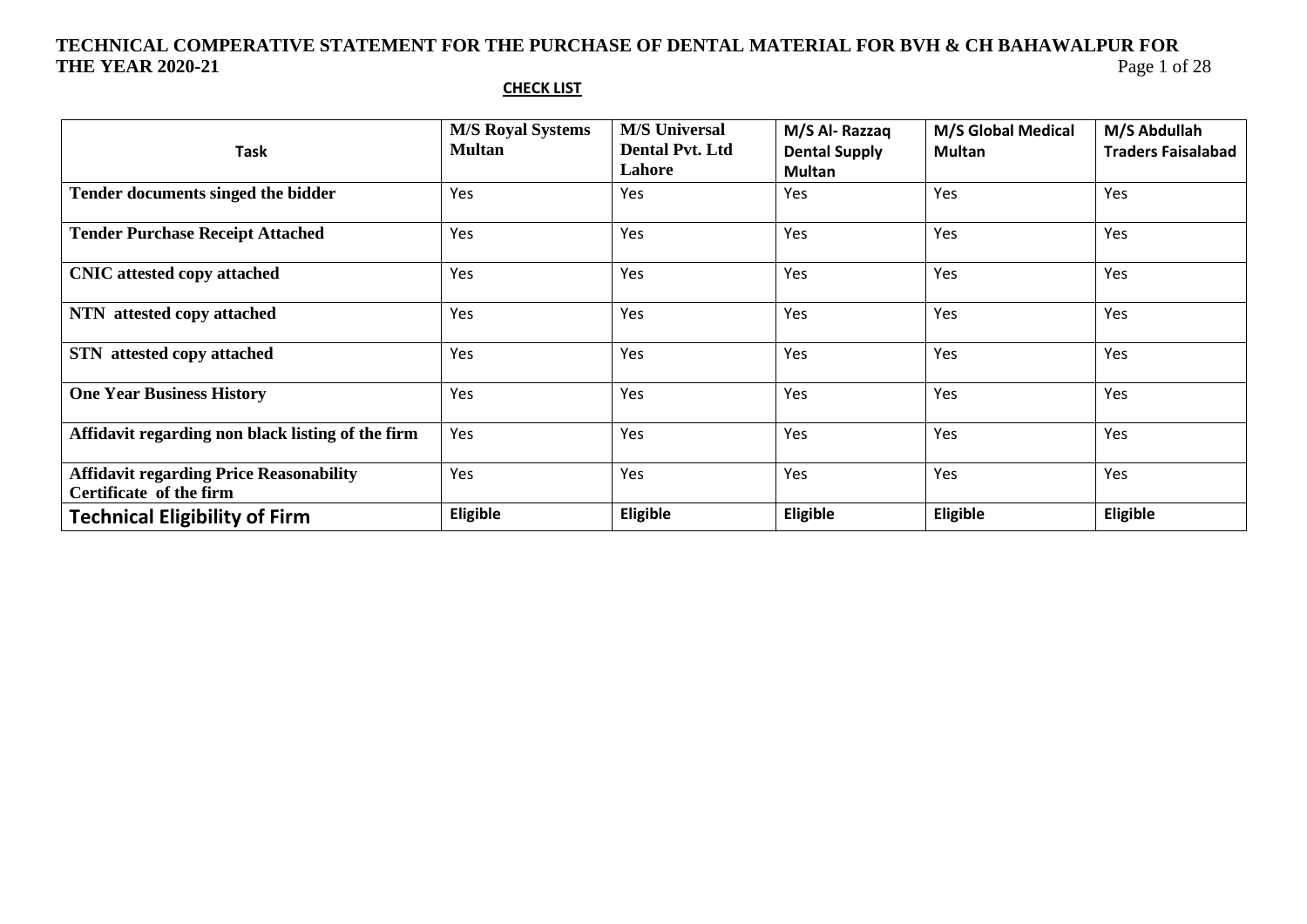| Sr.#                  | Name of the Item                        |                           | <b>T.</b> Demand                                |                  |                                                                 |                           |
|-----------------------|-----------------------------------------|---------------------------|-------------------------------------------------|------------------|-----------------------------------------------------------------|---------------------------|
| 1.                    | Cresophene root canal dressing solution |                           | 12                                              |                  |                                                                 |                           |
| Sr.<br>N <sub>0</sub> | <b>NAME OF FIRM</b>                     |                           | <b>Manufacture</b><br><b>Importer/Make/Made</b> | <b>Pack Size</b> | <b>Status of Sample /</b><br><b>Quality</b><br>Certificate (QC) | <b>Decision</b><br>of TAC |
|                       | M/S Global Medical Multan               | TehnoDent Russia          |                                                 | 15ml Bottle      | Sample Approved                                                 | <b>Responsive</b>         |
| 2.                    | M/S Al-Razzaq Dental Supply<br>MTN.     | <b>TehnoDent Cresotin</b> |                                                 | 15ml Bottle      | Sample Approved                                                 | <b>Responsive</b>         |
| 3.                    | M/S Royal Systems Multan                | <b>Septodont France</b>   |                                                 | 15ml Bottle      | Sample Approved                                                 | <b>Responsive</b>         |
| 4.                    | M/S Universal Dental Pvt.<br>Ltd Lahore | PD Swiss                  |                                                 | <b>Bottle</b>    | Sample Approved                                                 | <b>Responsive</b>         |

| Sr.# | Name of the Item                     | <b>T.</b> Demand |
|------|--------------------------------------|------------------|
|      | Root canal filling material Material |                  |
|      | Power/liquid                         |                  |

| Sr.<br>N <sub>0</sub> | <b>NAME OF FIRM</b>                     | <b>Manufacture</b><br><b>Importer/Make/Made</b> | <b>Pack Size</b>      | <b>Status of Sample /</b><br><b>Quality</b><br>Certificate (QC) | <b>Decision</b><br>of TAC |
|-----------------------|-----------------------------------------|-------------------------------------------------|-----------------------|-----------------------------------------------------------------|---------------------------|
|                       | M/S Global Medical Multan               | TG-England                                      | 20g/10ml.Each<br>Nos. | Sample Approved                                                 | <b>Responsive</b>         |
|                       | M/S Al-Razzaq Dental Supply<br>MTN.     | TehnoDent Eugetin Russia                        | 14g/10ml              | Sample Approved                                                 | <b>Responsive</b>         |
|                       | M/S Royal Systems Multan                | Korea                                           | 30 <sub>gm</sub>      | Sample Approved                                                 | <b>Responsive</b>         |
| 4.                    | M/S Universal Dental Pvt. Ltd<br>Lahore | PD Swiss                                        | Pack                  | Sample Approved                                                 | <b>Responsive</b>         |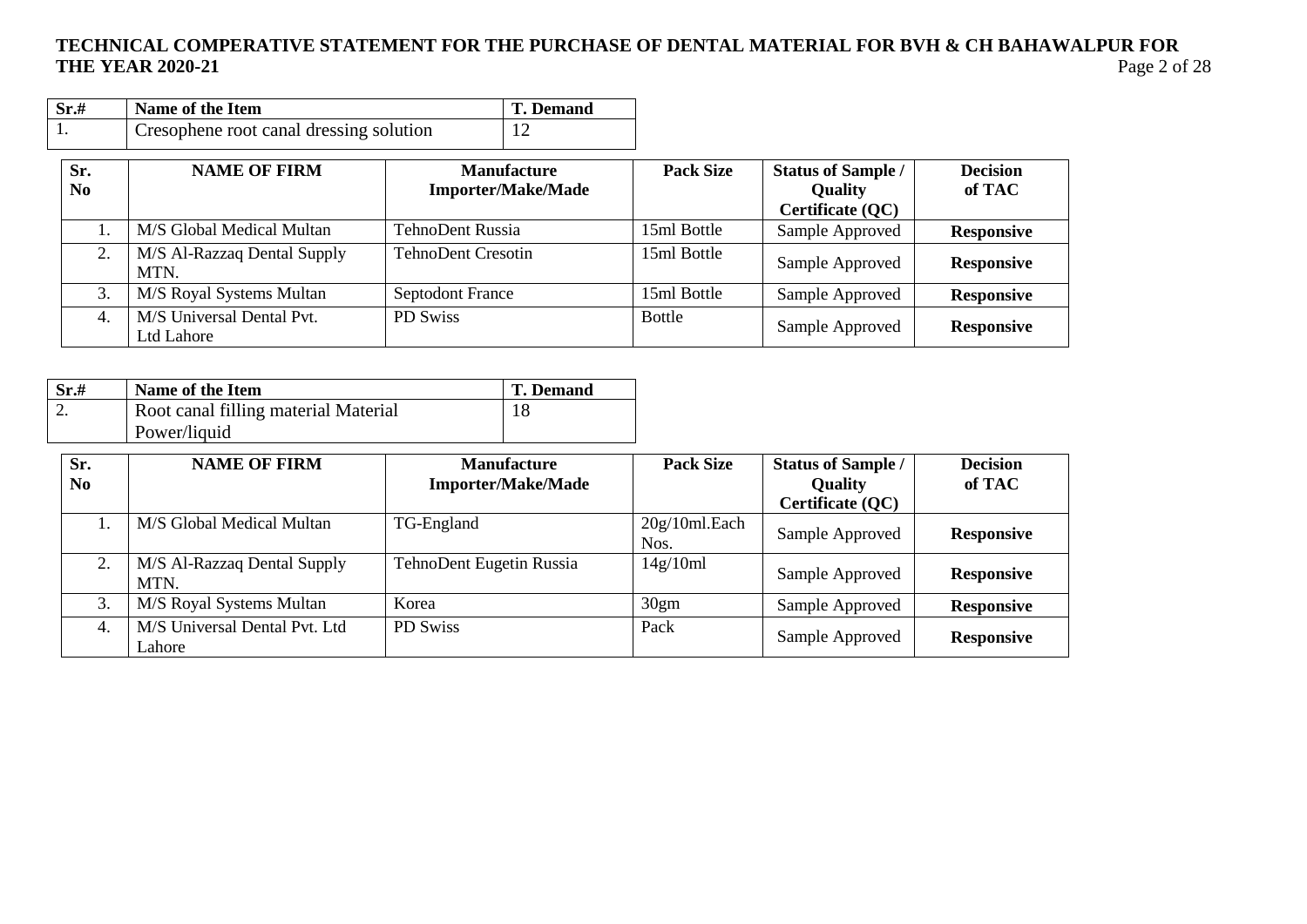| 3.        | Glassinomoer filling material           | 40                                              |                           |                                                                 |                           |
|-----------|-----------------------------------------|-------------------------------------------------|---------------------------|-----------------------------------------------------------------|---------------------------|
| Sr.<br>No | <b>NAME OF FIRM</b>                     | <b>Manufacture</b><br><b>Importer/Make/Made</b> | <b>Pack Size</b>          | <b>Status of Sample /</b><br><b>Quality</b><br>Certificate (QC) | <b>Decision</b><br>of TAC |
|           | M/S Global Medical Multan               | TG-England                                      | $20g/15ml$ . Each<br>Nos. | Sample Approved                                                 | <b>Responsive</b>         |
| 2.        | M/S Al-Razzaq Dental Supply<br>MTN.     | <b>TehnoDent Glassy</b><br>Cem Russia           | 20g/16ml                  | Sample Approved                                                 | <b>Responsive</b>         |
| 3.        | M/S Royal Systems Multan                | Shofu Japan                                     | 15g/10ml                  | Sample Approved                                                 | <b>Responsive</b>         |
| 4.        | M/S Universal Dental Pvt. Ltd<br>Lahore | PD Swiss                                        | Pack                      | Sample Approved                                                 | <b>Responsive</b>         |

4. Zinc Oxide Eugenol Cement Power/Liquid 27

| Sr.<br>No. | <b>NAME OF FIRM</b>                     | <b>Manufacture</b><br><b>Importer/Make/Made</b> | <b>Pack Size</b>            | <b>Status of Sample /</b><br><b>Quality</b><br>Certificate (QC) | <b>Decision</b><br>of TAC |
|------------|-----------------------------------------|-------------------------------------------------|-----------------------------|-----------------------------------------------------------------|---------------------------|
|            | M/S Global Medical Multan               | TG-England                                      | 60g/30ml.Each<br><b>Nos</b> | Sample Approved                                                 | <b>Responsive</b>         |
|            | M/S Al-Razzaq Dental Supply<br>MTN.     | SND Zinc Oxide China                            | $10+10g$<br>7.5ml           | Sample Approved                                                 | <b>Responsive</b>         |
| 3.         | M/S Royal Systems Multan                | China                                           | 20g/07ml                    | Sample Approved                                                 | <b>Responsive</b>         |
| 4.         | M/S Universal Dental Pvt. Ltd<br>Lahore | PD Swiss                                        | Jarr                        | Sample Approved                                                 | <b>Responsive</b>         |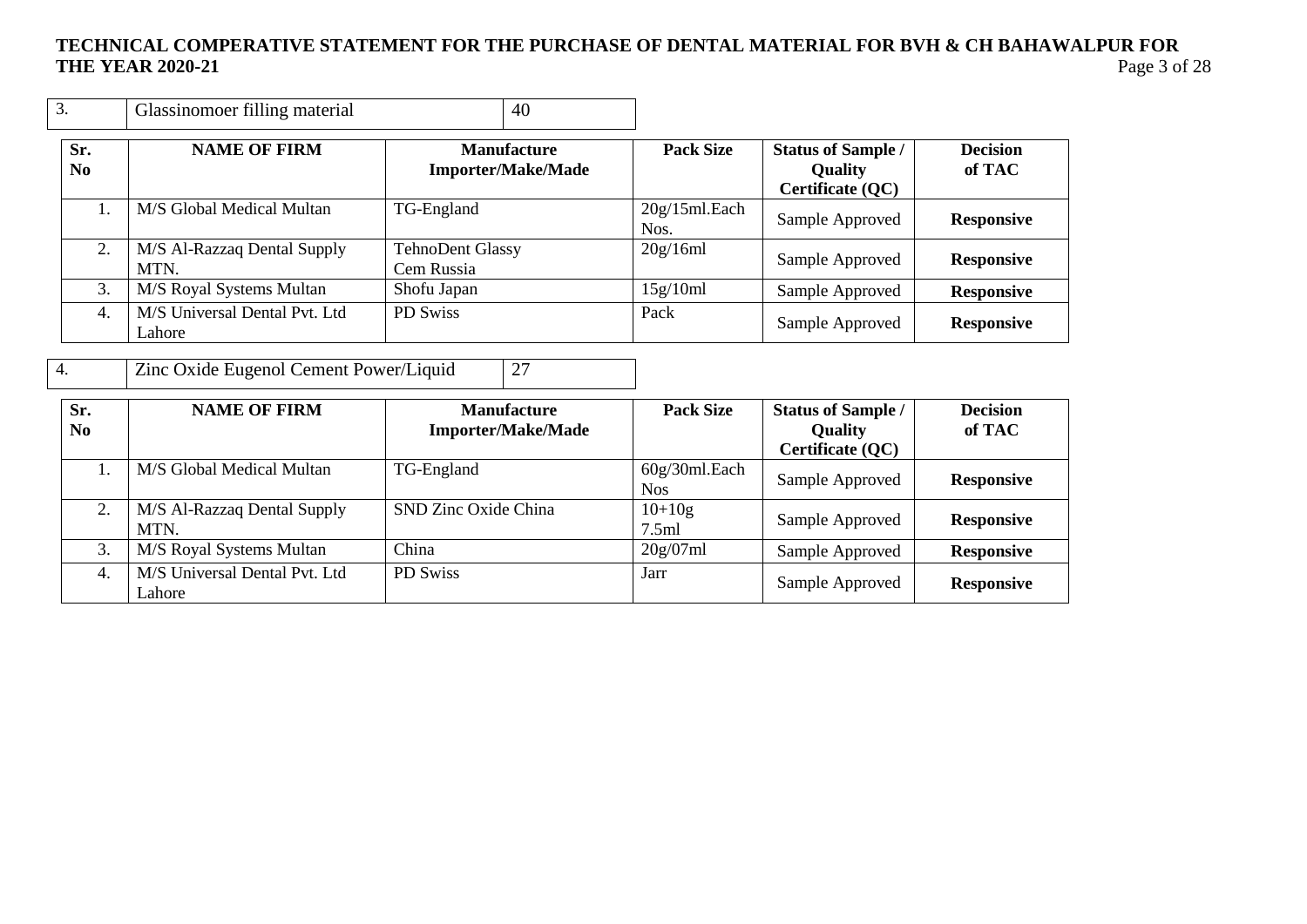| 5.         | Zinc phosphate cement Power/Liquid  | 35                                              |                                |                                                                 |                           |
|------------|-------------------------------------|-------------------------------------------------|--------------------------------|-----------------------------------------------------------------|---------------------------|
| Sr.<br>No. | <b>NAME OF FIRM</b>                 | <b>Manufacture</b><br><b>Importer/Make/Made</b> | <b>Pack Size</b>               | <b>Status of Sample /</b><br><b>Quality</b><br>Certificate (QC) | <b>Decision</b><br>of TAC |
|            | M/S Global Medical Multan           | TG-England                                      | 50g/25ml.<br>Each Nos.         | Sample Approved                                                 | <b>Responsive</b>         |
| 2.         | M/S Al-Razzaq Dental Supply<br>MTN. | Aqua-cem<br>urssia                              | $100g +$<br>60 Liquid          | Sample Approved                                                 | <b>Responsive</b>         |
| 3.         | M/S Royal Systems Multan            | Shufu Japan                                     | $25 \text{ ml}+$<br>60g Liquid | Sample Approved                                                 | <b>Responsive</b>         |

| Calcium Hydroxide Paste<br>6. |  |
|-------------------------------|--|
|-------------------------------|--|

| Sr.<br>N <sub>0</sub> | <b>NAME OF FIRM</b>                     | <b>Manufacture</b><br><b>Importer/Make/Made</b> | <b>Pack Size</b> | <b>Status of Sample /</b><br><b>Quality</b><br>Certificate (QC) | <b>Decision</b><br>of TAC |
|-----------------------|-----------------------------------------|-------------------------------------------------|------------------|-----------------------------------------------------------------|---------------------------|
|                       | M/S Al-Razzaq Dental Supply<br>MTN.     | NexoBio T-Pex Korea                             | 2.2g             | Sample Approved                                                 | <b>Responsive</b>         |
|                       | M/S Royal Systems Multan                | PrimeDent USA                                   | Pack             | Sample Approved                                                 | <b>Responsive</b>         |
|                       | M/S Universal Dental Pvt. Ltd<br>Lahore | PD Swiss                                        | Pack             | Sample Approved                                                 | <b>Responsive</b>         |

| Local anaesthesia Inj           | 580 |
|---------------------------------|-----|
| with adrenaline 1.8ml cartridge |     |

| Sr.<br>N <sub>0</sub> | <b>NAME OF FIRM</b>      | <b>Manufacture</b><br><b>Importer/Make/Made</b> | <b>Pack Size</b> | <b>Status of Sample /</b><br>Ouality<br>Certificate (QC) | <b>Decision</b><br>of TAC |
|-----------------------|--------------------------|-------------------------------------------------|------------------|----------------------------------------------------------|---------------------------|
|                       | M/S Royal Systems Multan | HD Cane, Local                                  | Per Pack of 50   | Sample Approved                                          | <b>Responsive</b>         |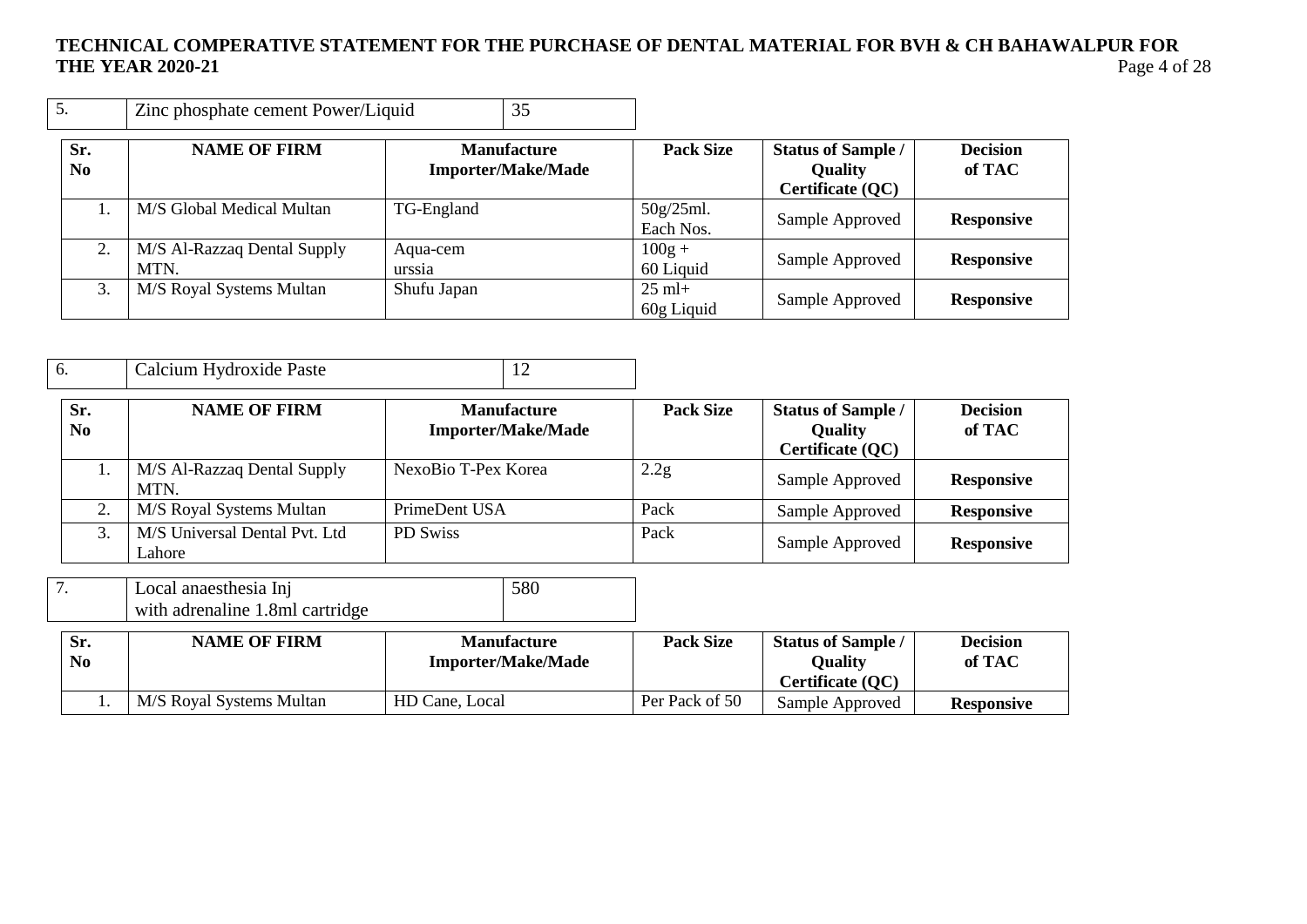| 8. | Local anaesthesiaInj without adrenaline 1.8ml |  |
|----|-----------------------------------------------|--|
|    | cartridge                                     |  |

10. GuttaPurcha Points Packets

| Sr.<br>No.            | <b>NAME OF FIRM</b>                       | <b>Manufacture</b><br><b>Importer/Make/Made</b> | <b>Pack Size</b>       | <b>Status of Sample /</b><br><b>Quality</b><br>Certificate (QC) | <b>Decision</b><br>of TAC |
|-----------------------|-------------------------------------------|-------------------------------------------------|------------------------|-----------------------------------------------------------------|---------------------------|
| 1.                    | <b>NO FIRM QUOTED</b>                     |                                                 |                        |                                                                 |                           |
| 9.                    | GuttaPurcha Points Packet<br>of $15 - 40$ | 32                                              |                        |                                                                 |                           |
| Sr.<br>N <sub>0</sub> | <b>NAME OF FIRM</b>                       | <b>Manufacture</b><br><b>Importer/Make/Made</b> | <b>Pack Size</b>       | <b>Status of Sample /</b><br><b>Quality</b><br>Certificate (QC) | <b>Decision</b><br>of TAC |
| 1.                    | M/S Al-Razzaq Dental Supply<br>MTN.       | Meta Gutta Purcha Point China                   | Pack of 120<br>Points  | Sample Approved                                                 | <b>Responsive</b>         |
| 2.                    | M/S Royal Systems Multan                  | Gapadent China                                  | Pack of 120<br>Points. | Sample Approved                                                 | <b>Responsive</b>         |

|                       | of 25                               |                                                 |                        |                                                                 |                           |
|-----------------------|-------------------------------------|-------------------------------------------------|------------------------|-----------------------------------------------------------------|---------------------------|
| Sr.<br>N <sub>0</sub> | <b>NAME OF FIRM</b>                 | <b>Manufacture</b><br><b>Importer/Make/Made</b> | <b>Pack Size</b>       | <b>Status of Sample /</b><br><b>Quality</b><br>Certificate (QC) | <b>Decision</b><br>of TAC |
|                       | M/S Al-Razzaq Dental Supply<br>MTN. | Meta Gutta Purcha Point China                   | Pack of 120<br>Points  | Sample Approved                                                 | <b>Responsive</b>         |
| 2.                    | M/S Royal Systems Multan            | Gapadent China                                  | Pack of 120<br>Points. | Sample Approved                                                 | <b>Responsive</b>         |

23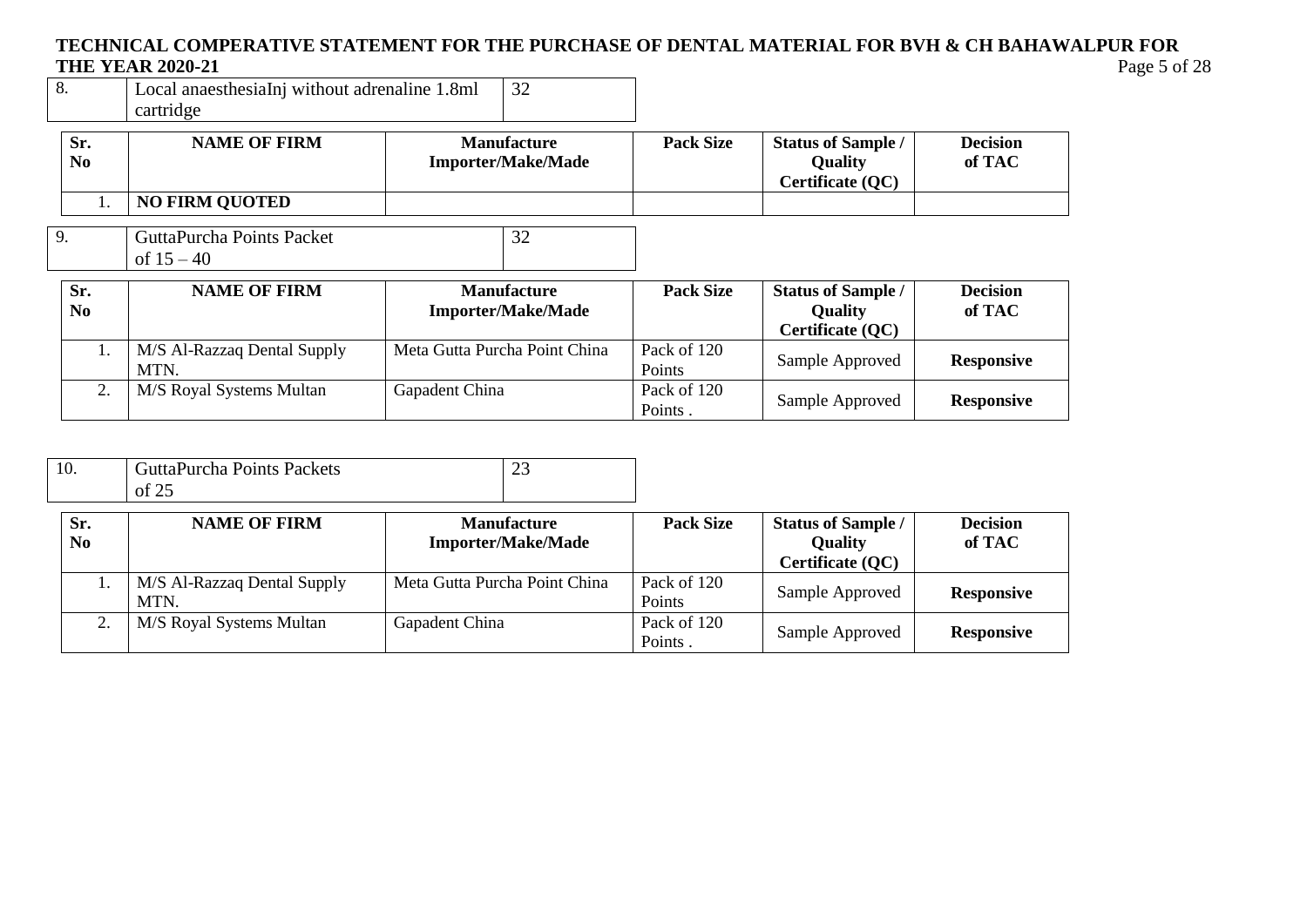|  | <b>GuttaPurcha Points Packets</b><br>of 30 | ر ت |  |
|--|--------------------------------------------|-----|--|
|--|--------------------------------------------|-----|--|

| Sr.<br>No | <b>NAME OF FIRM</b><br><b>Manufacture</b><br><b>Importer/Make/Made</b> |                               | <b>Pack Size</b>                         | <b>Status of Sample /</b><br><b>Quality</b><br>Certificate (QC) | <b>Decision</b><br>of TAC |
|-----------|------------------------------------------------------------------------|-------------------------------|------------------------------------------|-----------------------------------------------------------------|---------------------------|
|           | M/S Al-Razzaq Dental Supply<br>MTN.                                    | Meta Gutta Purcha Point China | Pack of 120<br>Sample Approved<br>Points |                                                                 | <b>Responsive</b>         |
| ٠.        | M/S Royal Systems Multan                                               | Gapadent China                | Pack of 120<br>Points.                   | Sample Approved                                                 | <b>Responsive</b>         |

| 12.                   | Disposable Dental Needles (Large size) | 62                                              |                      |                                                                 |                           |
|-----------------------|----------------------------------------|-------------------------------------------------|----------------------|-----------------------------------------------------------------|---------------------------|
| Sr.<br>N <sub>0</sub> | <b>NAME OF FIRM</b>                    | <b>Manufacture</b><br><b>Importer/Make/Made</b> | <b>Pack Size</b>     | <b>Status of Sample /</b><br><b>Quality</b><br>Certificate (QC) | <b>Decision</b><br>of TAC |
|                       | M/S Al-Razzaq Dental Supply<br>MTN.    | H-Dent Japan                                    | Per pack 100<br>Pcs. | Sample Approved                                                 | <b>Responsive</b>         |
| 2.                    | M/S Royal Systems Multan               | H-Dent Japan<br>China                           | Per pack 100<br>Pcs. | Sample Approved                                                 | <b>Responsive</b>         |

| 13.                   | Disposable Dental Needles (Small size) |                       | 87                                              |                      |                                                                 |                           |
|-----------------------|----------------------------------------|-----------------------|-------------------------------------------------|----------------------|-----------------------------------------------------------------|---------------------------|
| Sr.<br>N <sub>0</sub> | <b>NAME OF FIRM</b>                    |                       | <b>Manufacture</b><br><b>Importer/Make/Made</b> | <b>Pack Size</b>     | <b>Status of Sample /</b><br><b>Quality</b><br>Certificate (QC) | <b>Decision</b><br>of TAC |
| 1.                    | M/S Al-Razzaq Dental Supply<br>MTN.    | H-Dent Japan          |                                                 | Per pack 100<br>Pcs. | Sample Approved                                                 | <b>Responsive</b>         |
| 2.                    | M/S Royal Systems Multan               | H-Dent Japan<br>China |                                                 | Per pack 100<br>Pcs. | Sample Approved                                                 | <b>Responsive</b>         |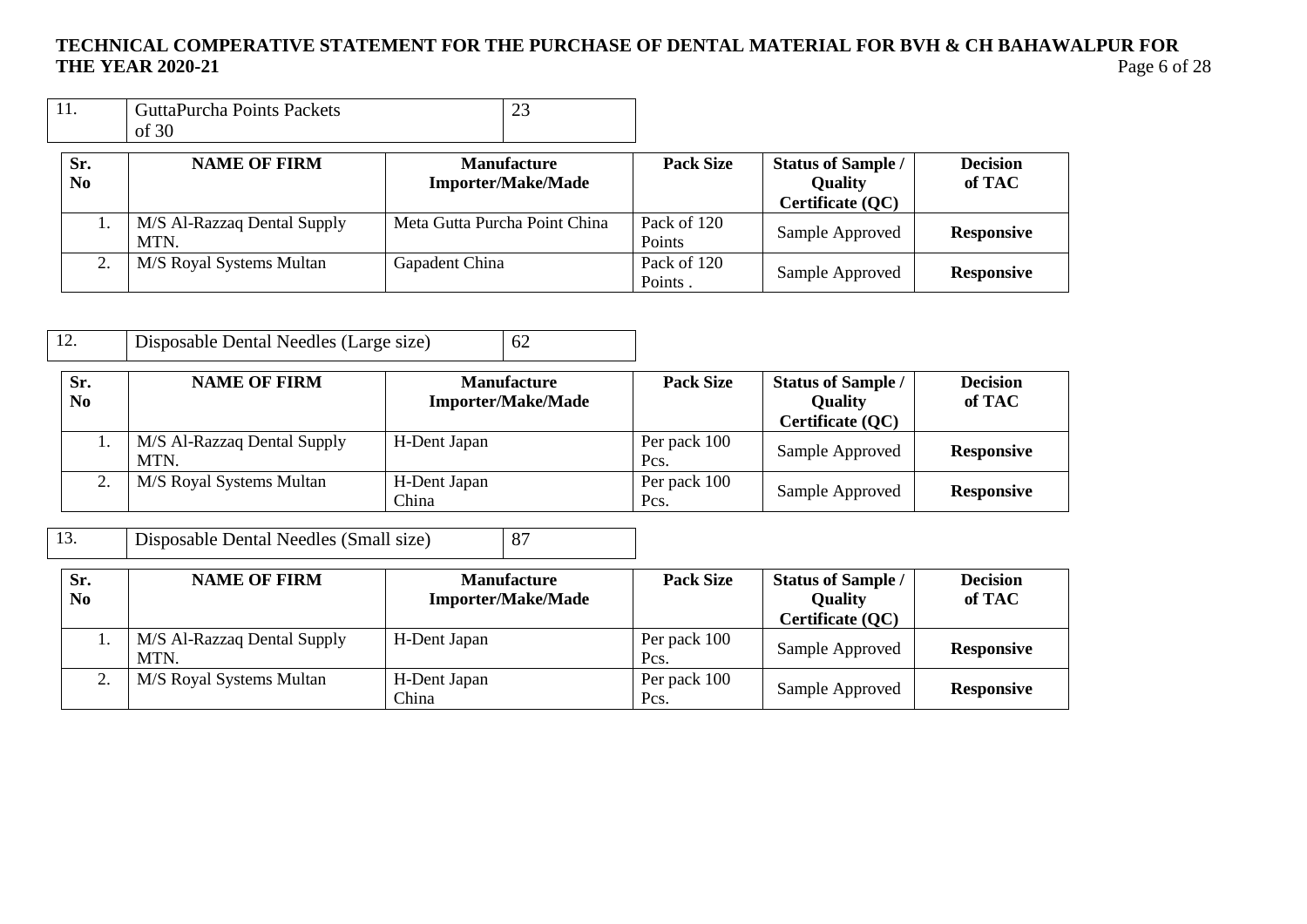| Provis /Cavittemoporary | -60 |
|-------------------------|-----|
| filling material        |     |

| Sr.<br>No | <b>NAME OF FIRM</b>                 | <b>Manufacture</b><br><b>Importer/Make/Made</b> | <b>Pack Size</b> | <b>Status of Sample /</b><br><b>Quality</b><br>Certificate (QC) | <b>Decision</b><br>of TAC |
|-----------|-------------------------------------|-------------------------------------------------|------------------|-----------------------------------------------------------------|---------------------------|
|           | M/S Al-Razzaq Dental Supply<br>MTN. | Detaferm Germany                                | 40 g             | Sample Approved                                                 | <b>Responsive</b>         |
| ٠.        | M/S Royal Systems Multan            | Germany                                         | 40 g             | Sample Approved                                                 | <b>Responsive</b>         |

15. **H** Files packet of  $15 - 40$  (Size 25mm) 136

| Sr.<br>N <sub>0</sub> | <b>NAME OF FIRM</b>                 | <b>Manufacture</b><br><b>Importer/Make/Made</b> | <b>Pack Size</b> | <b>Status of Sample /</b><br><b>Quality</b><br>Certificate (QC) | <b>Decision</b><br>of TAC |
|-----------------------|-------------------------------------|-------------------------------------------------|------------------|-----------------------------------------------------------------|---------------------------|
|                       | M/S Global Medical Multan           | Mani Japan                                      | Six Pcs.         | Sample Approved                                                 | <b>Responsive</b>         |
|                       | M/S Al-Razzaq Dental Supply<br>MTN. | Mani Japan                                      | Six Pcs.         | Sample Approved                                                 | <b>Responsive</b>         |
|                       | M/S Royal Systems Multan            | Mani Japan                                      | Six Pcs.         | Sample Approved                                                 | <b>Responsive</b>         |

| 16.                   | H Files packet of 15                | 105                                             |                  |                                                                        |                           |
|-----------------------|-------------------------------------|-------------------------------------------------|------------------|------------------------------------------------------------------------|---------------------------|
| Sr.<br>N <sub>0</sub> | <b>NAME OF FIRM</b>                 | <b>Manufacture</b><br><b>Importer/Make/Made</b> | <b>Pack Size</b> | <b>Status of Sample /</b><br><b>Quality</b><br><b>Certificate (QC)</b> | <b>Decision</b><br>of TAC |
|                       | M/S Global Medical Multan           | Mani Japan                                      | Six Pcs.         | Sample Approved                                                        | <b>Responsive</b>         |
| 2.                    | M/S Al-Razzaq Dental Supply<br>MTN. | Mani Japan                                      | Six Pcs.         | Sample Approved                                                        | <b>Responsive</b>         |
|                       | M/S Royal Systems Multan            | Mani Japan                                      | Six Pcs.         | Sample Approved                                                        | <b>Responsive</b>         |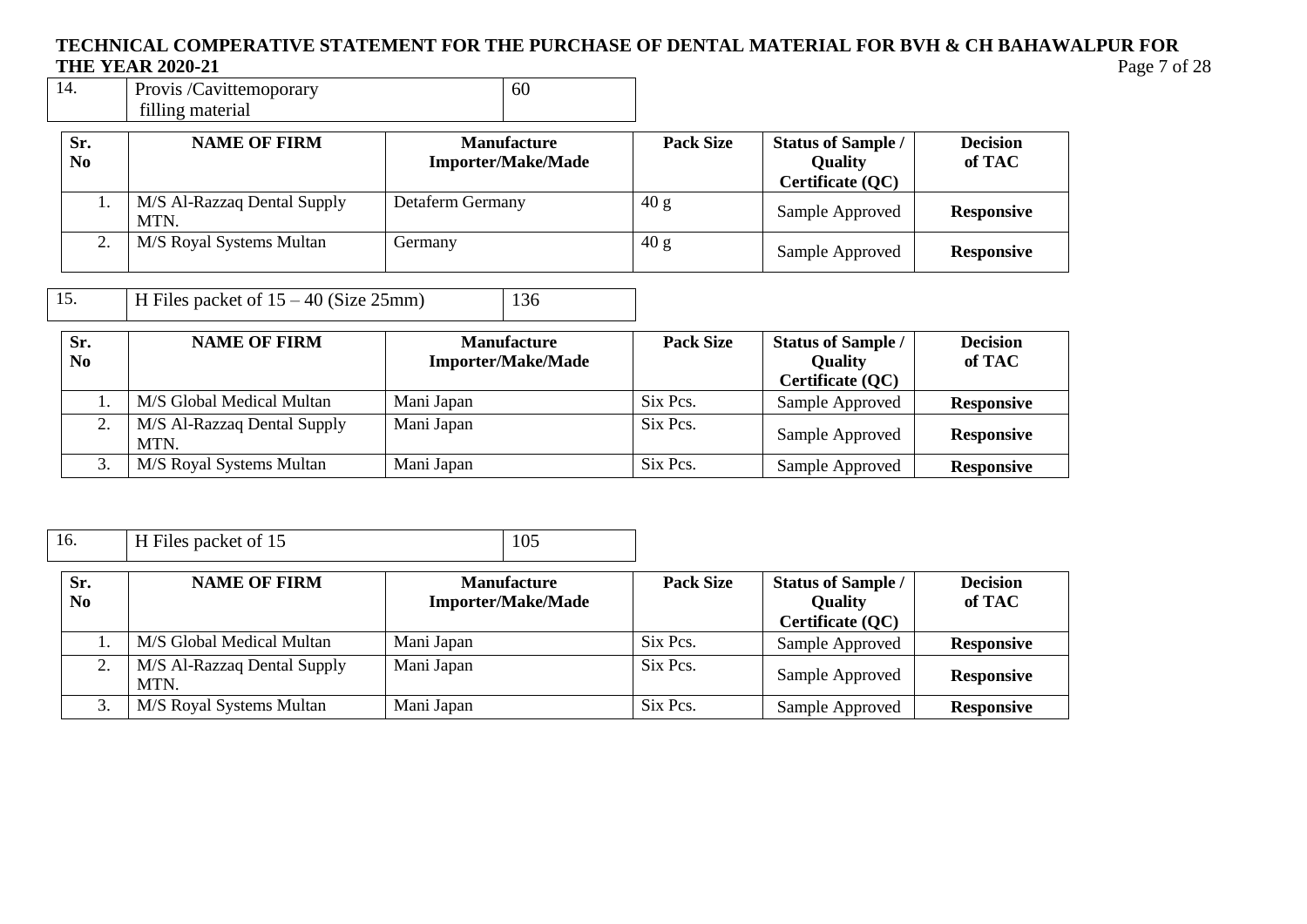| 17.                   | H Files packet of 20                | 105                                             |                  |                                                                 |                           |
|-----------------------|-------------------------------------|-------------------------------------------------|------------------|-----------------------------------------------------------------|---------------------------|
| Sr.<br>N <sub>0</sub> | <b>NAME OF FIRM</b>                 | <b>Manufacture</b><br><b>Importer/Make/Made</b> | <b>Pack Size</b> | <b>Status of Sample /</b><br><b>Quality</b><br>Certificate (QC) | <b>Decision</b><br>of TAC |
|                       | M/S Global Medical Multan           | Mani Japan                                      | Six Pcs.         | Sample Approved                                                 | <b>Responsive</b>         |
|                       | M/S Al-Razzaq Dental Supply<br>MTN. | Mani Japan                                      | Six Pcs.         | Sample Approved                                                 | <b>Responsive</b>         |
|                       | M/S Royal Systems Multan            | Mani Japan                                      | Six Pcs.         | Sample Approved                                                 | <b>Responsive</b>         |

| 18.                   | H Files packet of 25                | 100                                             |                  |                                                                 |                           |
|-----------------------|-------------------------------------|-------------------------------------------------|------------------|-----------------------------------------------------------------|---------------------------|
| Sr.<br>N <sub>0</sub> | <b>NAME OF FIRM</b>                 | <b>Manufacture</b><br><b>Importer/Make/Made</b> | <b>Pack Size</b> | <b>Status of Sample /</b><br><b>Quality</b><br>Certificate (QC) | <b>Decision</b><br>of TAC |
|                       | M/S Global Medical Multan           | Mani Japan                                      | Six Pcs.         | Sample Approved                                                 | <b>Responsive</b>         |
| 2.                    | M/S Al-Razzaq Dental Supply<br>MTN. | Mani Japan                                      | Six Pcs.         | Sample Approved                                                 | <b>Responsive</b>         |
| 3.                    | M/S Royal Systems Multan            | Mani Japan                                      | Six Pcs.         | Sample Approved                                                 | <b>Responsive</b>         |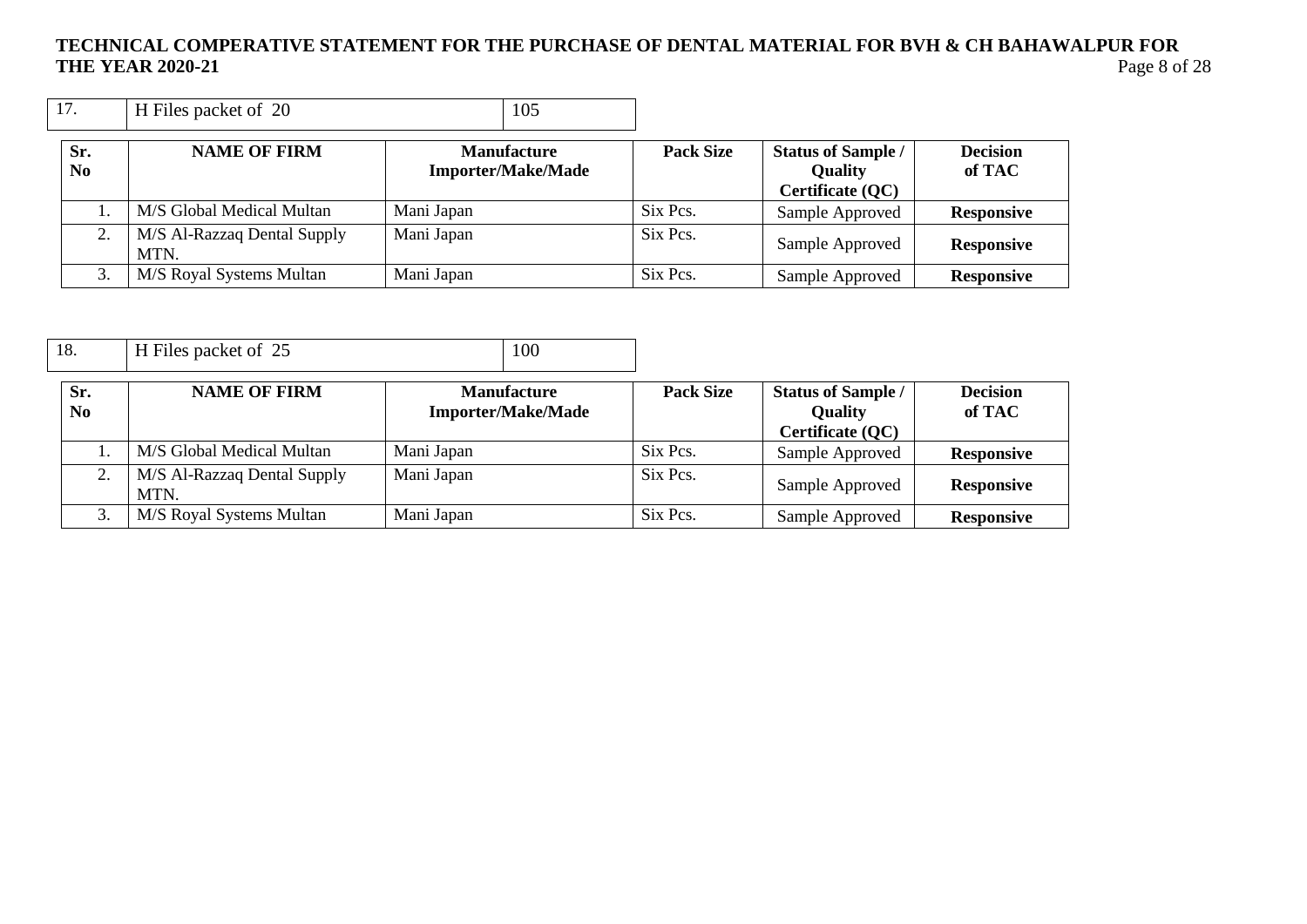| 19.                   | H Files packet of size 45 - 80      | 39                                              |                  |                                                                 |                           |
|-----------------------|-------------------------------------|-------------------------------------------------|------------------|-----------------------------------------------------------------|---------------------------|
| Sr.<br>N <sub>0</sub> | <b>NAME OF FIRM</b>                 | <b>Manufacture</b><br><b>Importer/Make/Made</b> | <b>Pack Size</b> | <b>Status of Sample /</b><br><b>Quality</b><br>Certificate (QC) | <b>Decision</b><br>of TAC |
|                       | M/S Global Medical Multan           | Mani Japan                                      | Six Pcs.         | Sample Approved                                                 | <b>Responsive</b>         |
| 2.                    | M/S Al-Razzaq Dental Supply<br>MTN. | Mani Japan                                      | Six Pcs.         | Sample Approved                                                 | <b>Responsive</b>         |
|                       | M/S Royal Systems Multan            | Mani Japan                                      | Six Pcs.         | Sample Approved                                                 | <b>Responsive</b>         |

20. K Files packet of  $15 - 40$  (Size 25mm) 110

| Sr.<br>N <sub>0</sub> | <b>NAME OF FIRM</b>                 | <b>Manufacture</b><br><b>Importer/Make/Made</b> | <b>Pack Size</b> | <b>Status of Sample /</b><br><b>Quality</b> | <b>Decision</b><br>of TAC |
|-----------------------|-------------------------------------|-------------------------------------------------|------------------|---------------------------------------------|---------------------------|
|                       | M/S Global Medical Multan           | Mani Japan                                      | Six Pcs.         | Certificate (QC)<br>Sample Approved         | <b>Responsive</b>         |
| $\gamma$              | M/S Al-Razzaq Dental Supply<br>MTN. | Mani Japan                                      | Six Pcs.         | Sample Approved                             | <b>Responsive</b>         |
|                       | M/S Royal Systems Multan            | Mani Japan                                      | Six Pcs.         | Sample Approved                             | <b>Responsive</b>         |

| $\bigcap$ 1 | K Files packet of 15 (Size 25mm) | $\mid$ 100 |
|-------------|----------------------------------|------------|
|             |                                  |            |

| Sr.<br>N <sub>0</sub> | <b>NAME OF FIRM</b>                 | <b>Manufacture</b><br><b>Importer/Make/Made</b> | <b>Pack Size</b> | <b>Status of Sample /</b><br><b>Quality</b><br>Certificate (QC) | <b>Decision</b><br>of TAC |
|-----------------------|-------------------------------------|-------------------------------------------------|------------------|-----------------------------------------------------------------|---------------------------|
|                       | M/S Global Medical Multan           | Mani Japan                                      | Six Pcs.         | Sample Approved                                                 | <b>Responsive</b>         |
| 2.                    | M/S Al-Razzaq Dental Supply<br>MTN. | Mani Japan                                      | Six Pcs.         | Sample Approved                                                 | <b>Responsive</b>         |
|                       | M/S Royal Systems Multan            | Mani Japan                                      | Six Pcs.         | Sample Approved                                                 | <b>Responsive</b>         |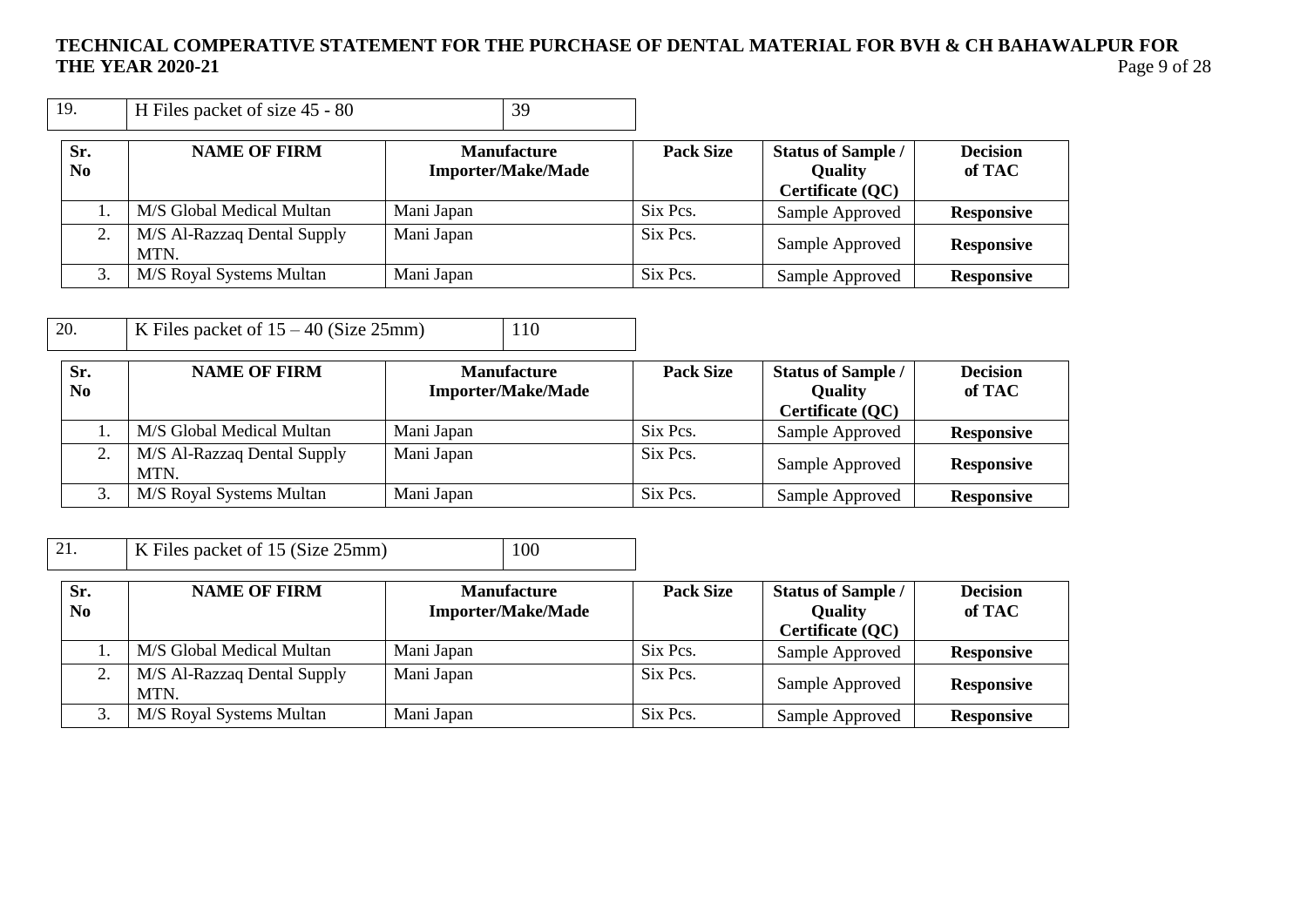# **TECHNICAL COMPERATIVE STATEMENT FOR THE PURCHASE OF DENTAL MATERIAL FOR BVH & CH BAHAWALPUR FOR THE YEAR 2020-21**<br>22. **K** Files packet of 20 (Size 25mm) 110

K Files packet of 20 (Size 25mm)

| Sr.<br>No. | <b>NAME OF FIRM</b>                 | <b>Manufacture</b><br><b>Importer/Make/Made</b> | <b>Pack Size</b> | <b>Status of Sample /</b><br><b>Quality</b><br>Certificate (QC) | <b>Decision</b><br>of TAC |
|------------|-------------------------------------|-------------------------------------------------|------------------|-----------------------------------------------------------------|---------------------------|
|            | M/S Global Medical Multan           | Mani Japan                                      | Six Pcs.         | Sample Approved                                                 | <b>Responsive</b>         |
|            | M/S Al-Razzaq Dental Supply<br>MTN. | Mani Japan                                      | Six Pcs.         | Sample Approved                                                 | <b>Responsive</b>         |
|            | M/S Royal Systems Multan            | Mani Japan                                      | Six Pcs.         | Sample Approved                                                 | <b>Responsive</b>         |

23. K Files packet of 25 (Size 25mm) 100

| Sr.<br>N <sub>0</sub> | <b>NAME OF FIRM</b>                 | <b>Manufacture</b><br><b>Importer/Make/Made</b> | <b>Pack Size</b> | <b>Status of Sample /</b><br><b>Quality</b> | <b>Decision</b><br>of TAC |
|-----------------------|-------------------------------------|-------------------------------------------------|------------------|---------------------------------------------|---------------------------|
|                       |                                     |                                                 |                  | Certificate (QC)                            |                           |
|                       | M/S Global Medical Multan           | Mani Japan                                      | Six Pcs.         | Sample Approved                             | <b>Responsive</b>         |
|                       | M/S Al-Razzaq Dental Supply<br>MTN. | Mani Japan                                      | Six Pcs.         | Sample Approved                             | <b>Responsive</b>         |
|                       | M/S Royal Systems Multan            | Mani Japan                                      | Six Pcs.         | Sample Approved                             | <b>Responsive</b>         |

| 24.                   | K Files packet of 30 (Size 25mm)    | 110                                             |                  |                                                                 |                           |
|-----------------------|-------------------------------------|-------------------------------------------------|------------------|-----------------------------------------------------------------|---------------------------|
| Sr.<br>N <sub>0</sub> | <b>NAME OF FIRM</b>                 | <b>Manufacture</b><br><b>Importer/Make/Made</b> | <b>Pack Size</b> | <b>Status of Sample /</b><br><b>Quality</b><br>Certificate (QC) | <b>Decision</b><br>of TAC |
|                       | M/S Global Medical Multan           | Mani Japan                                      | Six Pcs.         | Sample Approved                                                 | <b>Responsive</b>         |
|                       | M/S Al-Razzaq Dental Supply<br>MTN. | Mani Japan                                      | Six Pcs.         | Sample Approved                                                 | <b>Responsive</b>         |
|                       | M/S Royal Systems Multan            | Mani Japan                                      | Six Pcs.         | Sample Approved                                                 | <b>Responsive</b>         |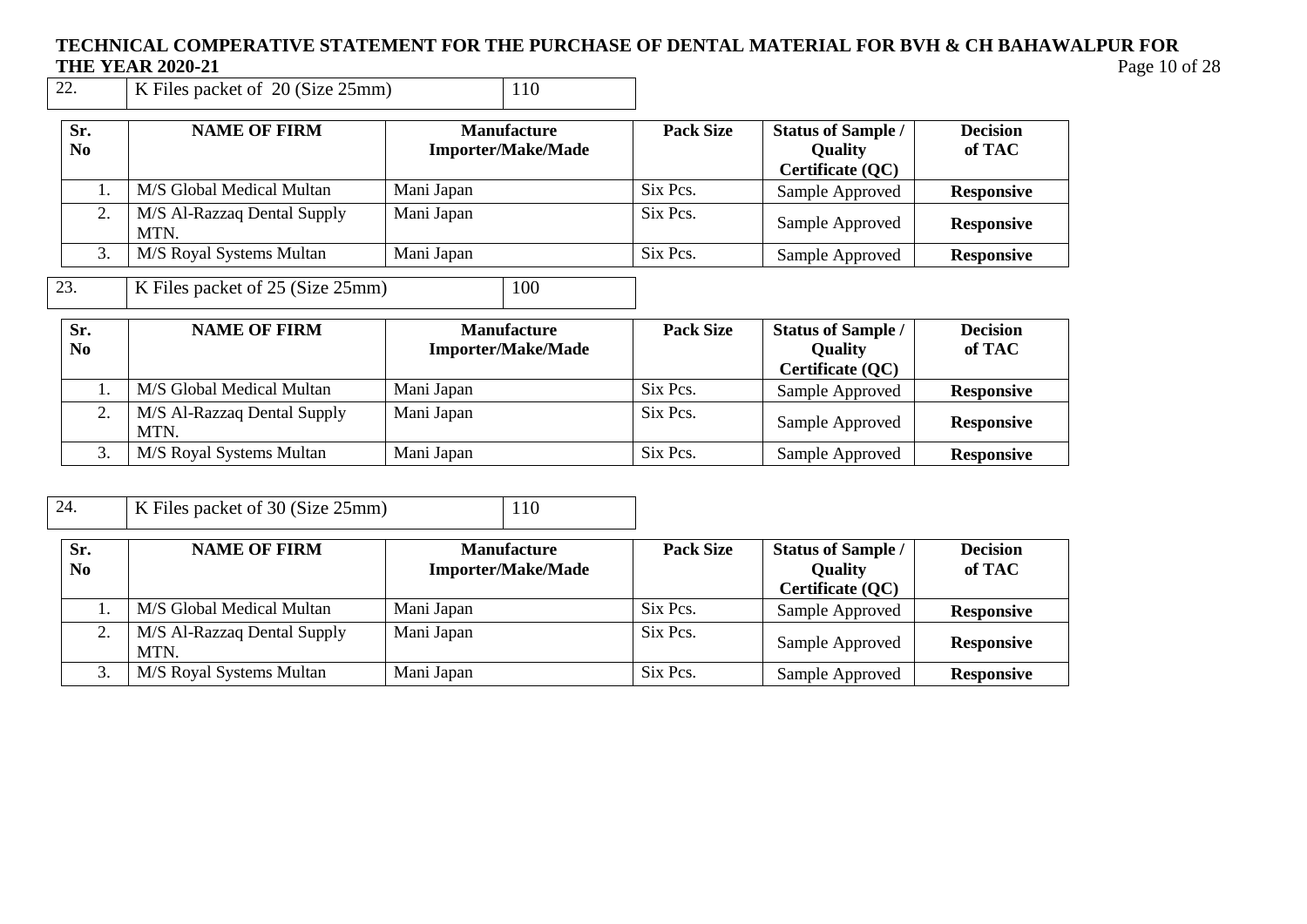| 25.                   | K Files packet of $45 - 80$ (Size 31mm) |            | 50                                              |                  |                                                                 |                           |
|-----------------------|-----------------------------------------|------------|-------------------------------------------------|------------------|-----------------------------------------------------------------|---------------------------|
| Sr.<br>N <sub>0</sub> | <b>NAME OF FIRM</b>                     |            | <b>Manufacture</b><br><b>Importer/Make/Made</b> | <b>Pack Size</b> | <b>Status of Sample /</b><br><b>Quality</b><br>Certificate (QC) | <b>Decision</b><br>of TAC |
|                       | M/S Global Medical Multan               | Mani Japan |                                                 | Six Pcs.         | Sample Approved                                                 | <b>Responsive</b>         |
| 2.                    | M/S Al-Razzaq Dental Supply<br>MTN.     | Mani Japan |                                                 | Six Pcs.         | Sample Approved                                                 | <b>Responsive</b>         |
|                       | M/S Royal Systems Multan                | Mani Japan |                                                 | Six Pcs.         | Sample Approved                                                 | <b>Responsive</b>         |

26. Barbed Boraches packet of  $15 - 40$  200

| Sr.<br>N <sub>0</sub> | <b>NAME OF FIRM</b>                 | <b>Manufacture</b><br><b>Importer/Make/Made</b> | <b>Pack Size</b> | <b>Status of Sample /</b><br><b>Quality</b> | <b>Decision</b><br>of TAC |
|-----------------------|-------------------------------------|-------------------------------------------------|------------------|---------------------------------------------|---------------------------|
|                       | M/S Global Medical Multan           | Mani Japan                                      | Six Pcs.         | Certificate (QC)<br>Sample Approved         | <b>Responsive</b>         |
|                       | M/S Al-Razzaq Dental Supply<br>MTN. | Mani Japan                                      | Six Pcs.         | Sample Approved                             | <b>Responsive</b>         |
|                       | M/S Royal Systems Multan            | Mani Japan                                      | Six Pcs.         | Sample Approved                             | <b>Responsive</b>         |

| 27.                   | Topical anaesthesia gel 20%         | 20                                              |                  |                                                                 |                           |
|-----------------------|-------------------------------------|-------------------------------------------------|------------------|-----------------------------------------------------------------|---------------------------|
| Sr.<br>N <sub>0</sub> | <b>NAME OF FIRM</b>                 | <b>Manufacture</b><br><b>Importer/Make/Made</b> | <b>Pack Size</b> | <b>Status of Sample /</b><br><b>Quality</b><br>Certificate (QC) | <b>Decision</b><br>of TAC |
|                       | M/S Al-Razzaq Dental Supply<br>MTN. | Prime Dental Prime Gel USA                      | 29.6g            | Sample Approved                                                 | <b>Responsive</b>         |
|                       | M/S Royal Systems Multan            | Prime Dental USA                                | <b>Bottle</b>    | Sample Approved                                                 | <b>Responsive</b>         |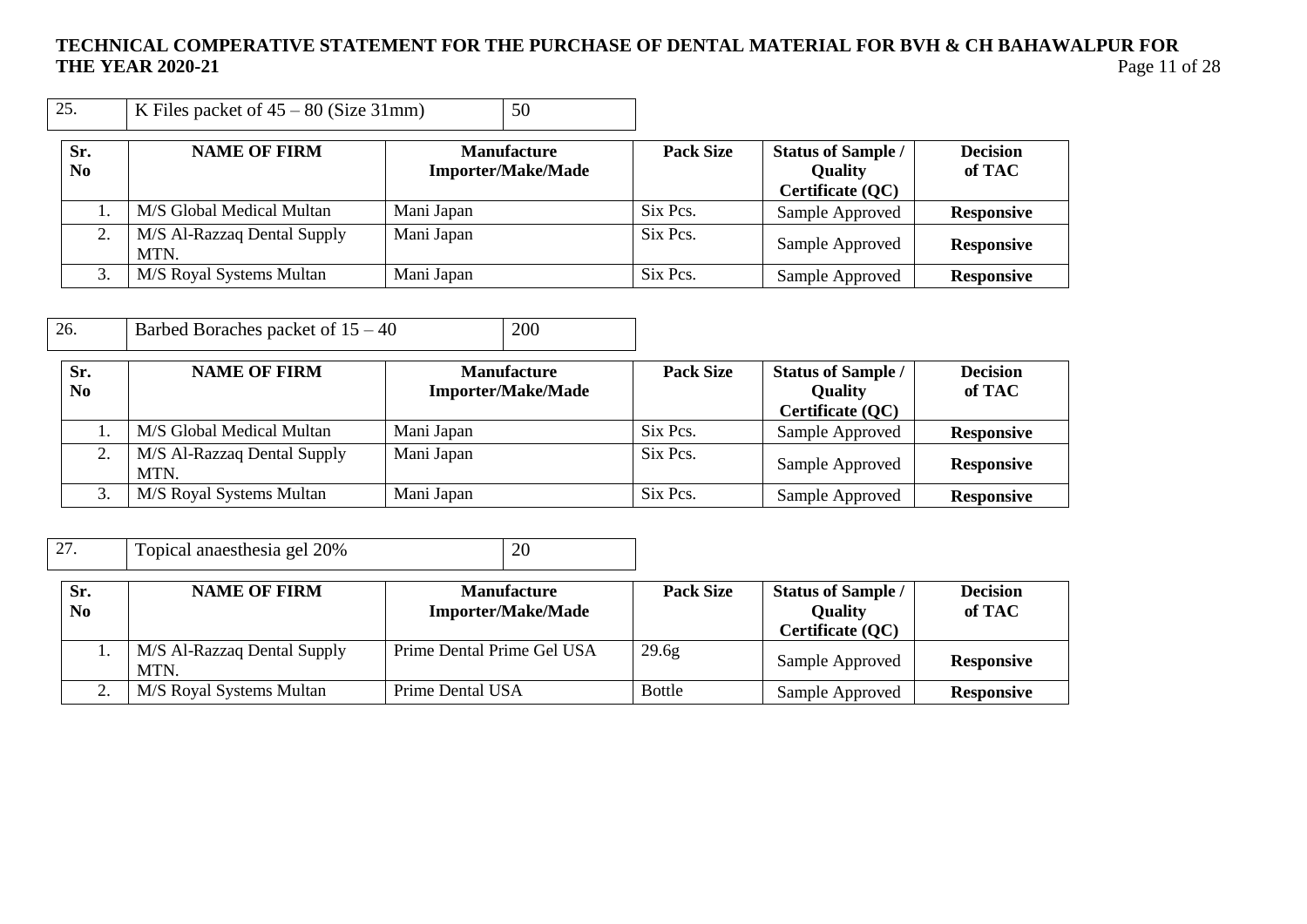| 28.                   | Topical local anaesthesia spray     | 21                                              |                  |                                                                 |                           |
|-----------------------|-------------------------------------|-------------------------------------------------|------------------|-----------------------------------------------------------------|---------------------------|
| Sr.<br>N <sub>0</sub> | <b>NAME OF FIRM</b>                 | <b>Manufacture</b><br><b>Importer/Make/Made</b> | <b>Pack Size</b> | <b>Status of Sample /</b><br><b>Quality</b><br>Certificate (QC) | <b>Decision</b><br>of TAC |
|                       | M/S Al-Razzaq Dental Supply<br>MTN. | <b>Technodent Desensetin Russia</b>             | 15ml             | Sample Approved                                                 | <b>Responsive</b>         |

| 29.                   | Carbide Air Turbine Burs (round)          | 92                                              |                  |                                                                 |                           |
|-----------------------|-------------------------------------------|-------------------------------------------------|------------------|-----------------------------------------------------------------|---------------------------|
| Sr.<br>N <sub>0</sub> | <b>NAME OF FIRM</b>                       | <b>Manufacture</b><br><b>Importer/Make/Made</b> | <b>Pack Size</b> | <b>Status of Sample /</b><br><b>Quality</b><br>Certificate (QC) | <b>Decision</b><br>of TAC |
|                       | M/S Global Medical Multan                 | Mani Japan                                      | Each             | Sample Approved                                                 | <b>Responsive</b>         |
| 2.                    | M/S Al-Razzaq Dental Supply<br><b>MTN</b> | Microdont Brazil                                | 10 Pcs.          | Sample Approved                                                 | <b>Responsive</b>         |

|  | .<br><b>MTN</b>                         |                 |      | Sample Approved | Responsive        |
|--|-----------------------------------------|-----------------|------|-----------------|-------------------|
|  | M/S Royal Systems Multan                | Prima UK        | Each | Sample Approved | <b>Responsive</b> |
|  | M/S Universal Dental Pvt. Ltd<br>Lahore | Prima Dental UK | Each | Sample Approved | <b>Responsive</b> |

| 30.                   | Carbide Air Turbine Burs (fissure)      | 92                                              |                  |                                                                 |                           |
|-----------------------|-----------------------------------------|-------------------------------------------------|------------------|-----------------------------------------------------------------|---------------------------|
| Sr.<br>N <sub>0</sub> | <b>NAME OF FIRM</b>                     | <b>Manufacture</b><br><b>Importer/Make/Made</b> | <b>Pack Size</b> | <b>Status of Sample /</b><br><b>Quality</b><br>Certificate (QC) | <b>Decision</b><br>of TAC |
|                       | M/S Global Medical Multan               | Mani Japan                                      | Each             | Sample Approved                                                 | <b>Responsive</b>         |
| 2.                    | M/S Al-Razzaq Dental Supply<br>MTN.     | Microdont Brazil                                | 10 Pcs.          | Sample Approved                                                 | <b>Responsive</b>         |
| 3.                    | M/S Royal Systems Multan                | Prima UK                                        | Each             | Sample Approved                                                 | <b>Responsive</b>         |
| 4.                    | M/S Universal Dental Pvt. Ltd<br>Lahore | Prima Dental UK                                 | Each             | Sample Approved                                                 | <b>Responsive</b>         |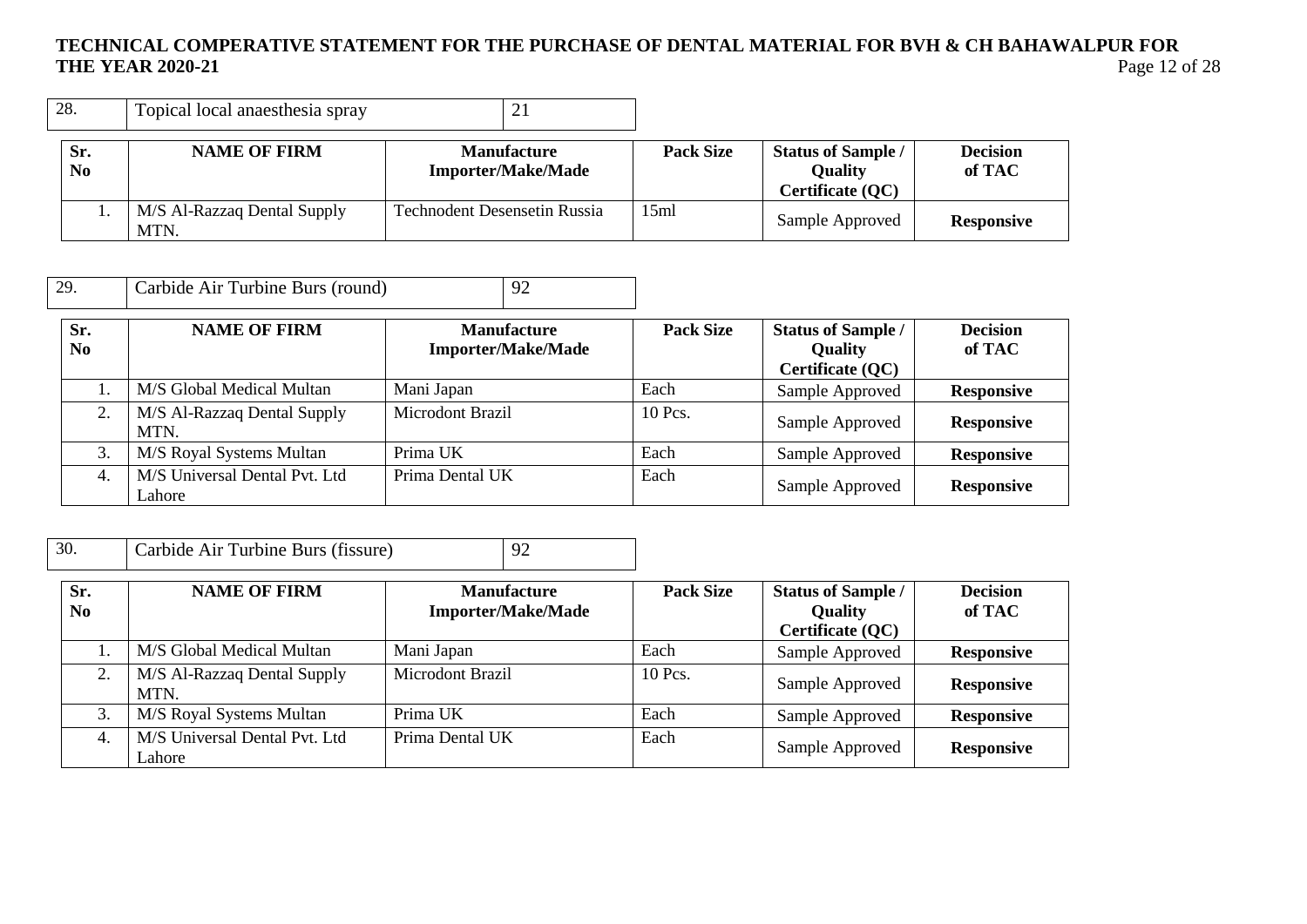| 31.                   | Carbide Air Turbine Burs (tapering)     | 80                                              |                  |                                                                 |                           |
|-----------------------|-----------------------------------------|-------------------------------------------------|------------------|-----------------------------------------------------------------|---------------------------|
| Sr.<br>N <sub>0</sub> | <b>NAME OF FIRM</b>                     | <b>Manufacture</b><br><b>Importer/Make/Made</b> | <b>Pack Size</b> | <b>Status of Sample /</b><br><b>Quality</b><br>Certificate (QC) | <b>Decision</b><br>of TAC |
|                       | M/S Global Medical Multan               | Mani Japan                                      | Each             | Sample Approved                                                 | <b>Responsive</b>         |
| 2.                    | M/S Al-Razzaq Dental Supply<br>MTN.     | Microdont Brazil                                | 10 Pcs.          | Sample Approved                                                 | <b>Responsive</b>         |
| 3.                    | M/S Royal Systems Multan                | Prima UK                                        | Each             | Sample Approved                                                 | <b>Responsive</b>         |
| 4.                    | M/S Universal Dental Pvt. Ltd<br>Lahore | Prima Dental UK                                 | Each             | Sample Approved                                                 | <b>Responsive</b>         |

| 32. | Carbide Air Turbine Burs (inverted cone) | $\vert$ 92 |
|-----|------------------------------------------|------------|
|-----|------------------------------------------|------------|

| Sr.<br>N <sub>0</sub> | <b>NAME OF FIRM</b>                     | <b>Manufacture</b><br><b>Importer/Make/Made</b> | <b>Pack Size</b> | <b>Status of Sample /</b><br><b>Quality</b><br>Certificate (QC) | <b>Decision</b><br>of TAC |
|-----------------------|-----------------------------------------|-------------------------------------------------|------------------|-----------------------------------------------------------------|---------------------------|
|                       | M/S Al-Razzaq Dental Supply<br>MTN.     | Microdont Brazil                                | 10 Pcs.          | Sample Approved                                                 | <b>Responsive</b>         |
|                       | M/S Royal Systems Multan                | Prima UK                                        | Each             | Sample Approved                                                 | <b>Responsive</b>         |
|                       | M/S Universal Dental Pvt. Ltd<br>Lahore | Prima Dental UK                                 | Each             | Sample Approved                                                 | <b>Responsive</b>         |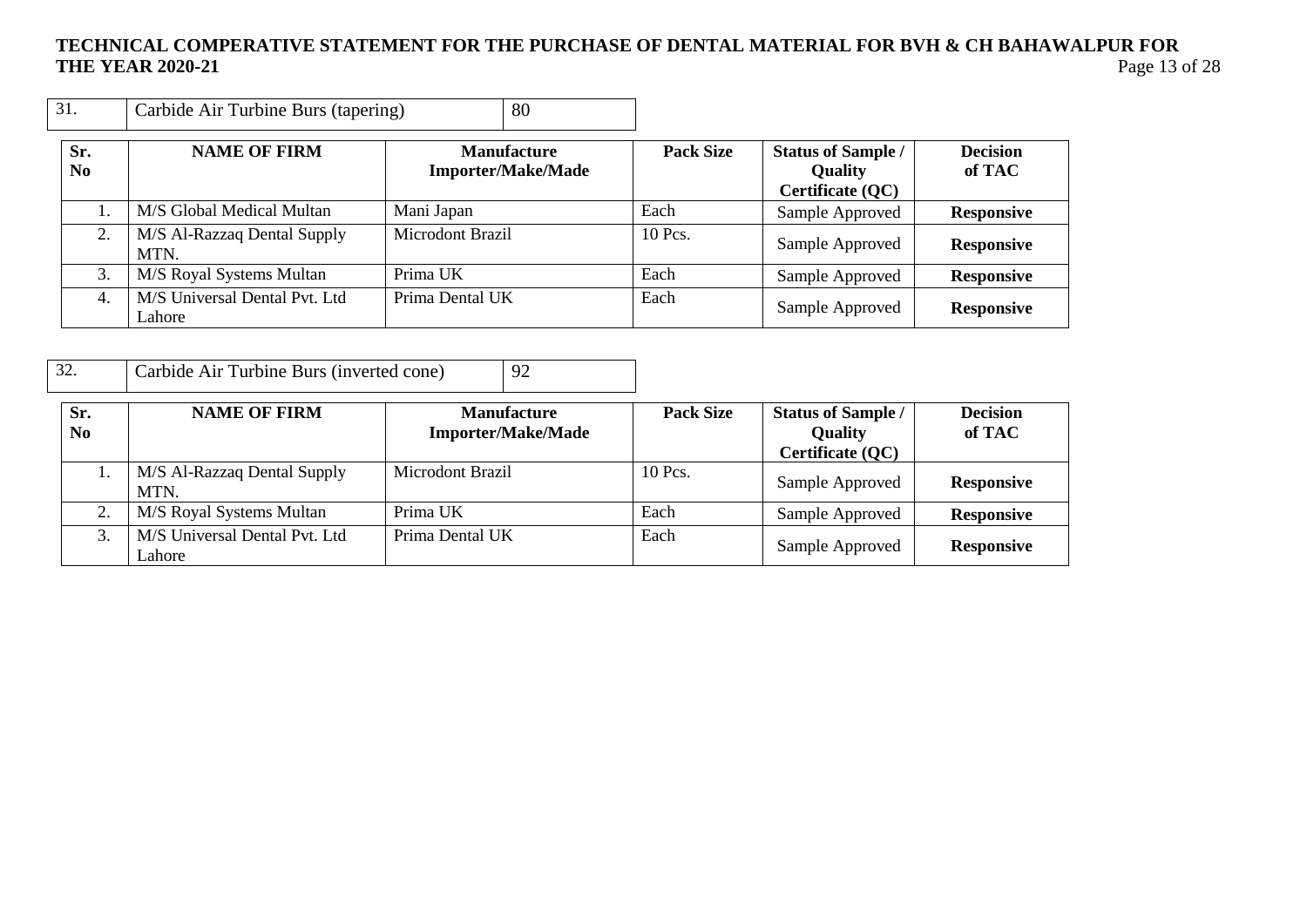| 33.                   | Diamond Air Turbine Burs (round)        | 92                                              |                  |                                                                 |                           |
|-----------------------|-----------------------------------------|-------------------------------------------------|------------------|-----------------------------------------------------------------|---------------------------|
| Sr.<br>N <sub>0</sub> | <b>NAME OF FIRM</b>                     | <b>Manufacture</b><br><b>Importer/Make/Made</b> | <b>Pack Size</b> | <b>Status of Sample /</b><br><b>Quality</b><br>Certificate (QC) | <b>Decision</b><br>of TAC |
|                       | M/S Al-Razzaq Dental Supply<br>MTN.     | Microdont Brazil                                | 10 Pcs.          | Sample Approved                                                 | <b>Responsive</b>         |
| 2.                    | M/S Royal Systems Multan                | Prima UK                                        | Each             | Sample Approved                                                 | <b>Responsive</b>         |
| 3.                    | M/S Universal Dental Pvt. Ltd<br>Lahore | Prima Dental UK                                 | Each             | Sample Approved                                                 | <b>Responsive</b>         |

| 34.       | Diamond Air Turbine Burs (fissure)      | 92                                              |                  |                                                                 |                           |
|-----------|-----------------------------------------|-------------------------------------------------|------------------|-----------------------------------------------------------------|---------------------------|
| Sr.<br>No | <b>NAME OF FIRM</b>                     | <b>Manufacture</b><br><b>Importer/Make/Made</b> | <b>Pack Size</b> | <b>Status of Sample /</b><br><b>Quality</b><br>Certificate (QC) | <b>Decision</b><br>of TAC |
|           | M/S Global Medical Multan               | Mani Japan                                      | Each             | Sample Approved                                                 | <b>Responsive</b>         |
| 2.        | M/S Al-Razzaq Dental Supply<br>MTN.     | Microdont Brazil                                | 10 Pcs.          | Sample Approved                                                 | <b>Responsive</b>         |
| 3.        | M/S Royal Systems Multan                | Prima UK                                        | Each             | Sample Approved                                                 | <b>Responsive</b>         |
| 4.        | M/S Universal Dental Pvt. Ltd<br>Lahore | Prima Dental UK                                 | Each             | Sample Approved                                                 | <b>Responsive</b>         |

35. Diamond Air Turbine Burs (tapering) 80

| Sr.<br>N <sub>0</sub> | <b>NAME OF FIRM</b>                     | <b>Manufacture</b><br><b>Importer/Make/Made</b> | <b>Pack Size</b> | <b>Status of Sample /</b><br><b>Quality</b> | <b>Decision</b><br>of TAC |
|-----------------------|-----------------------------------------|-------------------------------------------------|------------------|---------------------------------------------|---------------------------|
|                       |                                         |                                                 |                  | Certificate (QC)                            |                           |
|                       | M/S Global Medical Multan               | Mani Japan                                      | Each             | Sample Approved                             | <b>Responsive</b>         |
|                       | M/S Al-Razzaq Dental Supply<br>MTN.     | <b>Microdont Brazil</b>                         | 10 Pcs.          | Sample Approved                             | <b>Responsive</b>         |
| 3.                    | M/S Royal Systems Multan                | Prima UK                                        | Each             | Sample Approved                             | <b>Responsive</b>         |
| 4.                    | M/S Universal Dental Pvt. Ltd<br>Lahore | Prima Dental UK                                 | Each             | Sample Approved                             | <b>Responsive</b>         |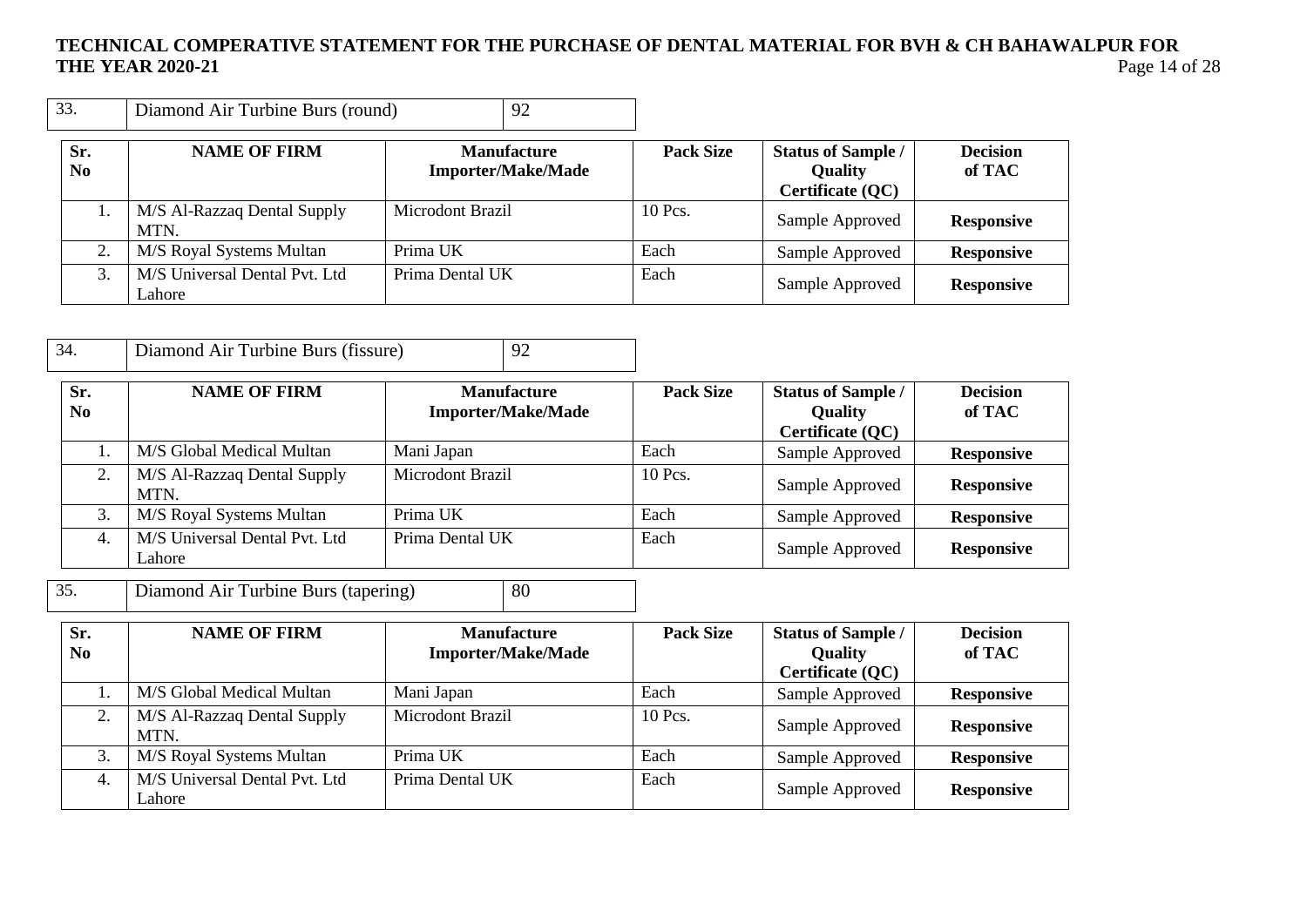| 36. | Diamond Air Turbine Burs |  |
|-----|--------------------------|--|
|     | (inverted cone)          |  |

| Sr.<br>No. | <b>NAME OF FIRM</b>                     | <b>Manufacture</b><br><b>Importer/Make/Made</b> | <b>Pack Size</b> | <b>Status of Sample /</b><br><b>Quality</b><br>Certificate (QC) | <b>Decision</b><br>of TAC |
|------------|-----------------------------------------|-------------------------------------------------|------------------|-----------------------------------------------------------------|---------------------------|
|            | M/S Global Medical Multan               | Mani Japan                                      | Each             | Sample Approved                                                 | <b>Responsive</b>         |
|            | M/S Al-Razzaq Dental Supply<br>MTN.     | Microdont Brazil                                | 10 Pcs.          | Sample Approved                                                 | <b>Responsive</b>         |
| 3.         | M/S Royal Systems Multan                | Prima UK                                        | Each             | Sample Approved                                                 | <b>Responsive</b>         |
| 4.         | M/S Universal Dental Pvt. Ltd<br>Lahore | Prima Dental UK                                 | Each             | Sample Approved                                                 | <b>Responsive</b>         |

|  | Disposable patients napkin<br>& towels | $\overline{\phantom{a}}$ |
|--|----------------------------------------|--------------------------|
|--|----------------------------------------|--------------------------|

| Sr.<br>N <sub>0</sub> | <b>NAME OF FIRM</b>                 | <b>Manufacture</b><br><b>Importer/Make/Made</b> | <b>Pack Size</b> | <b>Status of Sample /</b><br><b>Quality</b> | <b>Decision</b><br>of TAC |
|-----------------------|-------------------------------------|-------------------------------------------------|------------------|---------------------------------------------|---------------------------|
|                       |                                     |                                                 |                  | Certificate (QC)                            |                           |
|                       | M/S Global Medical Multan           | Mani Japan                                      | Each             | Sample Approved                             | <b>Responsive</b>         |
|                       | M/S Al-Razzaq Dental Supply<br>MTN. | Wellmed china                                   | 500 Pcs.         | Sample Approved                             | <b>Responsive</b>         |
| J.                    | M/S Royal Systems Multan            | China                                           | 125 Pcs.         | Sample Approved                             | <b>Responsive</b>         |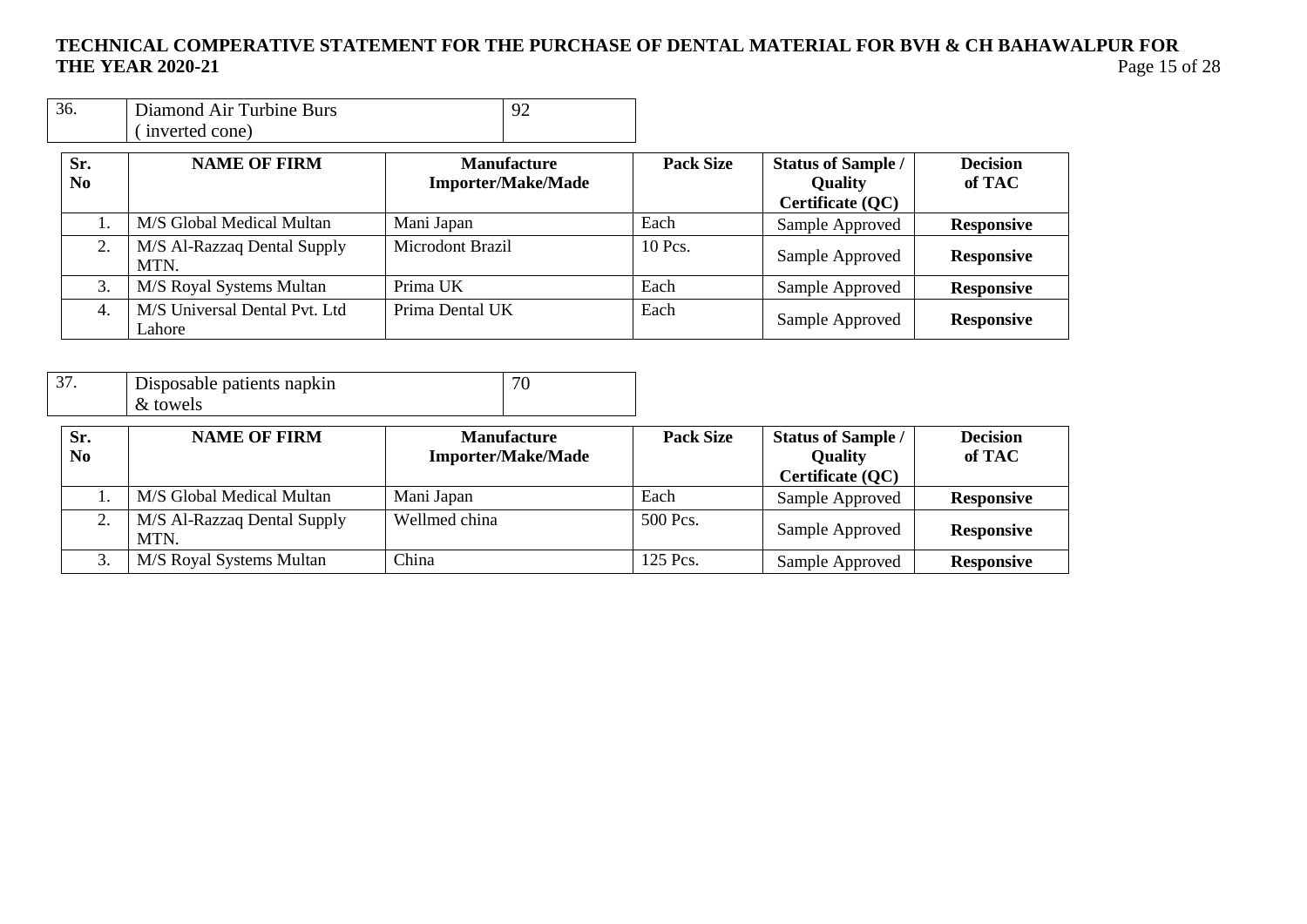| 38.                   | Lightcure composite filling material kit | 10                                              |                                             |                                                                 |                           |
|-----------------------|------------------------------------------|-------------------------------------------------|---------------------------------------------|-----------------------------------------------------------------|---------------------------|
| Sr.<br>N <sub>0</sub> | <b>NAME OF FIRM</b>                      | <b>Manufacture</b><br><b>Importer/Make/Made</b> | <b>Pack Size</b>                            | <b>Status of Sample /</b><br><b>Quality</b><br>Certificate (QC) | <b>Decision</b><br>of TAC |
|                       | M/S Global Medical Multan                | Mani Japan                                      | Each                                        | Sample Approved                                                 | <b>Responsive</b>         |
| 2.                    | M/S Al-Razzaq Dental Supply<br>MTN.      | Nexobio T. COM Korea                            | 5 Syringes<br>$4g$ , bond 5g,<br>Etchant 3g | Sample Approved                                                 | <b>Responsive</b>         |
| 3.                    | M/S Royal Systems Multan                 | Prime Dent USA                                  | $4+4g$ 2gm<br>etching 5g<br>bonding,        | Sample Approved                                                 | <b>Responsive</b>         |
| 4.                    | M/S Universal Dental Pvt. Ltd<br>Lahore  | <b>SDI</b> Australia                            | Kit                                         | Sample Approved                                                 | <b>Responsive</b>         |

| 2C<br>J., | <b>Examination Gloves</b> | 100 |
|-----------|---------------------------|-----|
|           | Small                     |     |

| Sr.            | <b>NAME OF FIRM</b>                 | <b>Manufacture</b>        | <b>Pack Size</b> | <b>Status of Sample /</b> | <b>Decision</b>   |
|----------------|-------------------------------------|---------------------------|------------------|---------------------------|-------------------|
| N <sub>0</sub> |                                     | <b>Importer/Make/Made</b> |                  | <b>Quality</b>            | of TAC            |
|                |                                     |                           |                  | Certificate (QC)          |                   |
|                | M/S Al-Razzaq Dental Supply<br>MTN. | Safety Malaysia           | 100 Pcs.         | Sample Approved           | <b>Responsive</b> |
|                | M/S Royal Systems Multan            | Protex Malaysia           | 100 Pcs.         | Sample Approved           | <b>Responsive</b> |
|                | M/S Abdullah Traders Faisalabad     | Super Safe/ Jazz Plus     | 1x100            | Sample Approved           | <b>Responsive</b> |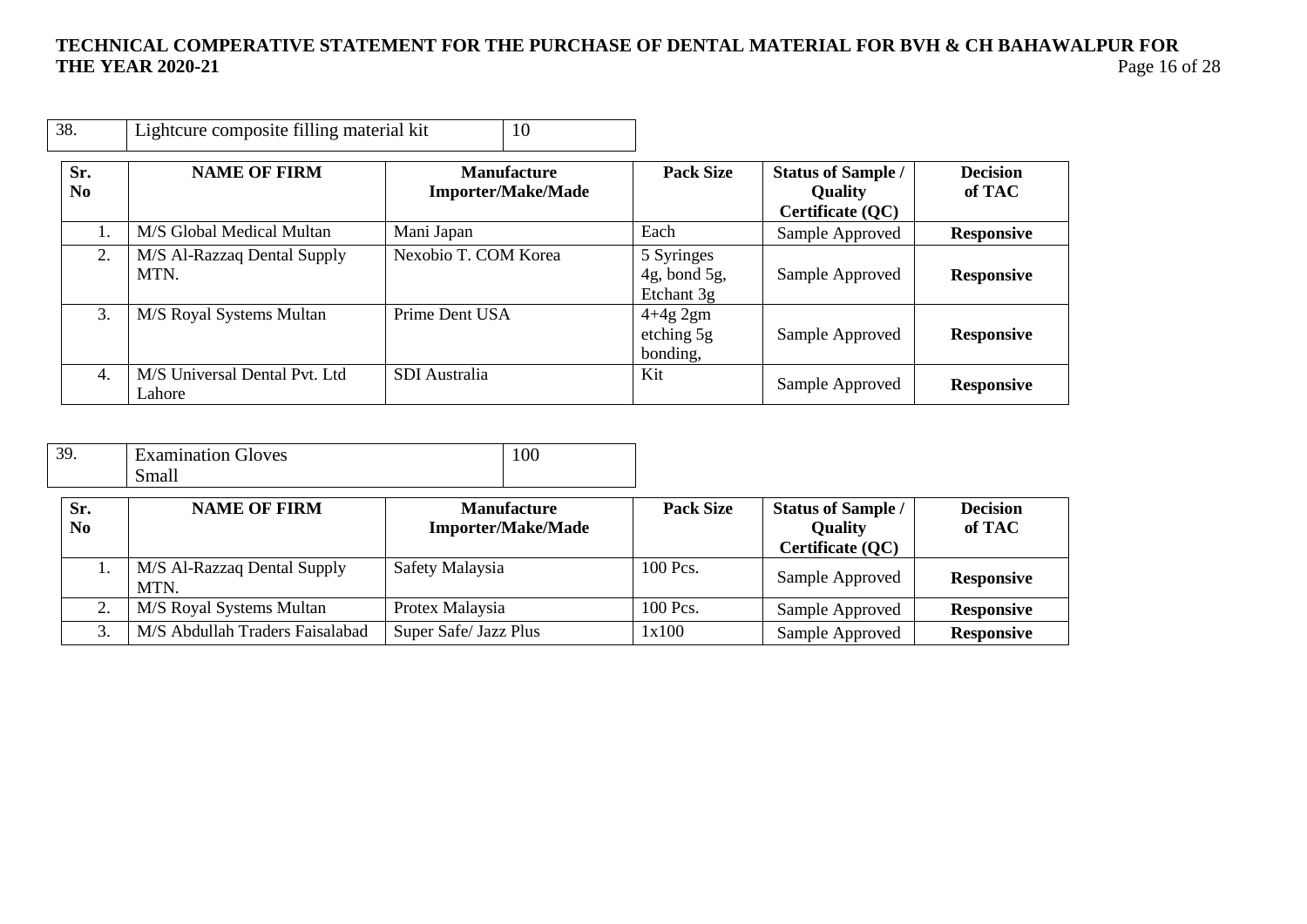| 40.                   | <b>Examination Gloves</b><br>Medium | 200                                             |                  |                                                                 |                           |
|-----------------------|-------------------------------------|-------------------------------------------------|------------------|-----------------------------------------------------------------|---------------------------|
| Sr.<br>N <sub>0</sub> | <b>NAME OF FIRM</b>                 | <b>Manufacture</b><br><b>Importer/Make/Made</b> | <b>Pack Size</b> | <b>Status of Sample /</b><br><b>Quality</b><br>Certificate (QC) | <b>Decision</b><br>of TAC |
| 2.                    | M/S Al-Razzaq Dental Supply<br>MTN. | Safety Malaysia                                 | 100 Pcs.         | Sample Approved                                                 | <b>Responsive</b>         |
| 3.                    | M/S Royal Systems Multan            | Protex Malaysia                                 | 100 Pcs.         | Sample Approved                                                 | <b>Responsive</b>         |
| 4.                    | M/S Abdullah Traders Faisalabad     | Super Safe/ Jazz Plus                           | 1x100            | Sample Approved                                                 | <b>Responsive</b>         |
| 41.                   | <b>Examination Gloves</b><br>Large  | 100                                             |                  |                                                                 |                           |
| Sr.<br>N <sub>0</sub> | <b>NAME OF FIRM</b>                 | <b>Manufacture</b><br><b>Importer/Make/Made</b> | <b>Pack Size</b> | <b>Status of Sample /</b><br><b>Quality</b><br>Certificate (QC) | <b>Decision</b><br>of TAC |
| 1.                    | M/S Al-Razzaq Dental Supply<br>MTN. | Safety Malaysia                                 | 100 Pcs.         | Sample Approved                                                 | <b>Responsive</b>         |
| 2.                    | M/S Royal Systems Multan            | Protex Malaysia                                 | 100 Pcs.         | Sample Approved                                                 | <b>Responsive</b>         |
| 3.                    | M/S Abdullah Traders Faisalabad     | Super Safe/ Jazz Plus                           | 1x100            | Sample Approved                                                 | <b>Responsive</b>         |

| 42.                   | Dental Tweezer                          | 50                                              |                  |                                                                 |                           |
|-----------------------|-----------------------------------------|-------------------------------------------------|------------------|-----------------------------------------------------------------|---------------------------|
| Sr.<br>N <sub>0</sub> | <b>NAME OF FIRM</b>                     | <b>Manufacture</b><br><b>Importer/Make/Made</b> | <b>Pack Size</b> | <b>Status of Sample /</b><br><b>Quality</b><br>Certificate (QC) | <b>Decision</b><br>of TAC |
|                       | M/S Global Medical Multan               | Fertile                                         | Each             | Sample Approved                                                 | <b>Responsive</b>         |
| 2.                    | M/S Al-Razzaq Dental Supply<br>MTN.     | <b>Falcon Pakistan</b>                          | Each             | Sample Approved                                                 | <b>Responsive</b>         |
| 3.                    | M/S Royal Systems Multan                | EX Dental, Hammerco Local                       | Each             | Sample Approved                                                 | <b>Responsive</b>         |
| 4.                    | M/S Universal Dental Pvt. Ltd<br>Lahore | Pak Superior/ Rusk Free                         | Each             | Sample Approved                                                 | <b>Responsive</b>         |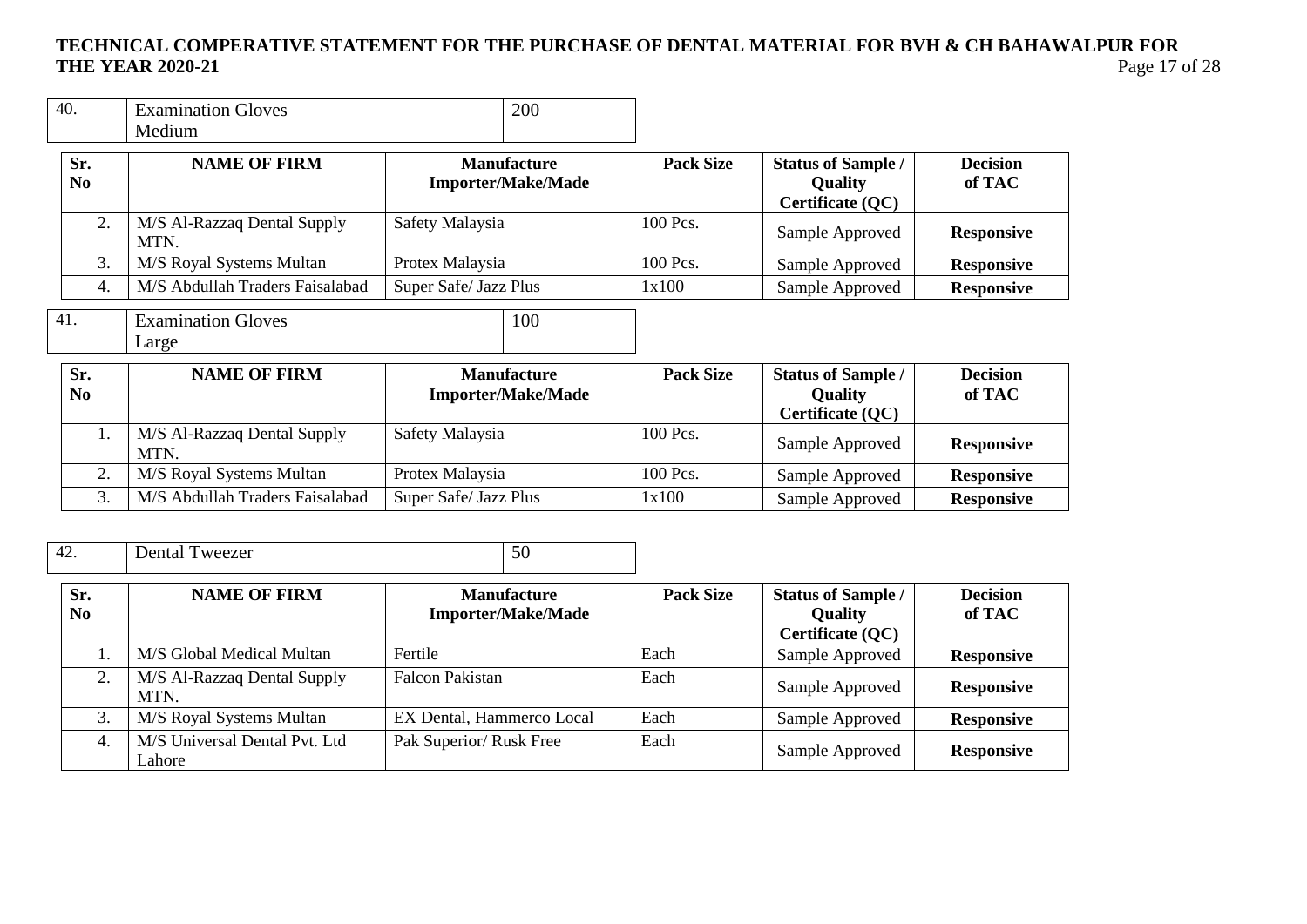| 43.                   | Dental Mirror                           | 50                                              |                  |                                                                 |                           |
|-----------------------|-----------------------------------------|-------------------------------------------------|------------------|-----------------------------------------------------------------|---------------------------|
| Sr.<br>N <sub>0</sub> | <b>NAME OF FIRM</b>                     | <b>Manufacture</b><br><b>Importer/Make/Made</b> | <b>Pack Size</b> | <b>Status of Sample /</b><br><b>Quality</b><br>Certificate (QC) | <b>Decision</b><br>of TAC |
|                       | M/S Global Medical Multan               | Fertile                                         | Each             | Sample Approved                                                 | <b>Responsive</b>         |
| 2.                    | M/S Al-Razzaq Dental Supply<br>MTN.     | <b>Falcon Pakistan</b>                          | Each             | Sample Approved                                                 | <b>Responsive</b>         |
| 3.                    | M/S Royal Systems Multan                | EX Dental, Hammerco Local                       | Each             | Sample Approved                                                 | <b>Responsive</b>         |
| 4.                    | M/S Universal Dental Pvt. Ltd<br>Lahore | Pak Fine/ Rusk Free                             | Each             | Sample Approved                                                 | <b>Responsive</b>         |

| 44.                   | Dental Probe                            | 50                                              |                  |                                                                 |                           |
|-----------------------|-----------------------------------------|-------------------------------------------------|------------------|-----------------------------------------------------------------|---------------------------|
| Sr.<br>N <sub>0</sub> | <b>NAME OF FIRM</b>                     | <b>Manufacture</b><br><b>Importer/Make/Made</b> | <b>Pack Size</b> | <b>Status of Sample /</b><br><b>Quality</b><br>Certificate (QC) | <b>Decision</b><br>of TAC |
|                       | M/S Global Medical Multan               | Fertile                                         | Each             | Sample Approved                                                 | <b>Responsive</b>         |
| 2.                    | M/S Al-Razzaq Dental Supply<br>MTN.     | <b>Falcon Pakistan</b>                          | Each             | Sample Approved                                                 | <b>Responsive</b>         |
| 3.                    | M/S Royal Systems Multan                | EX Dental, Hammerco Local                       | Each             | Sample Approved                                                 | <b>Responsive</b>         |
| 4.                    | M/S Universal Dental Pvt. Ltd<br>Lahore | Pak Superior/ Rusk Free                         | Each             | Sample Approved                                                 | <b>Responsive</b>         |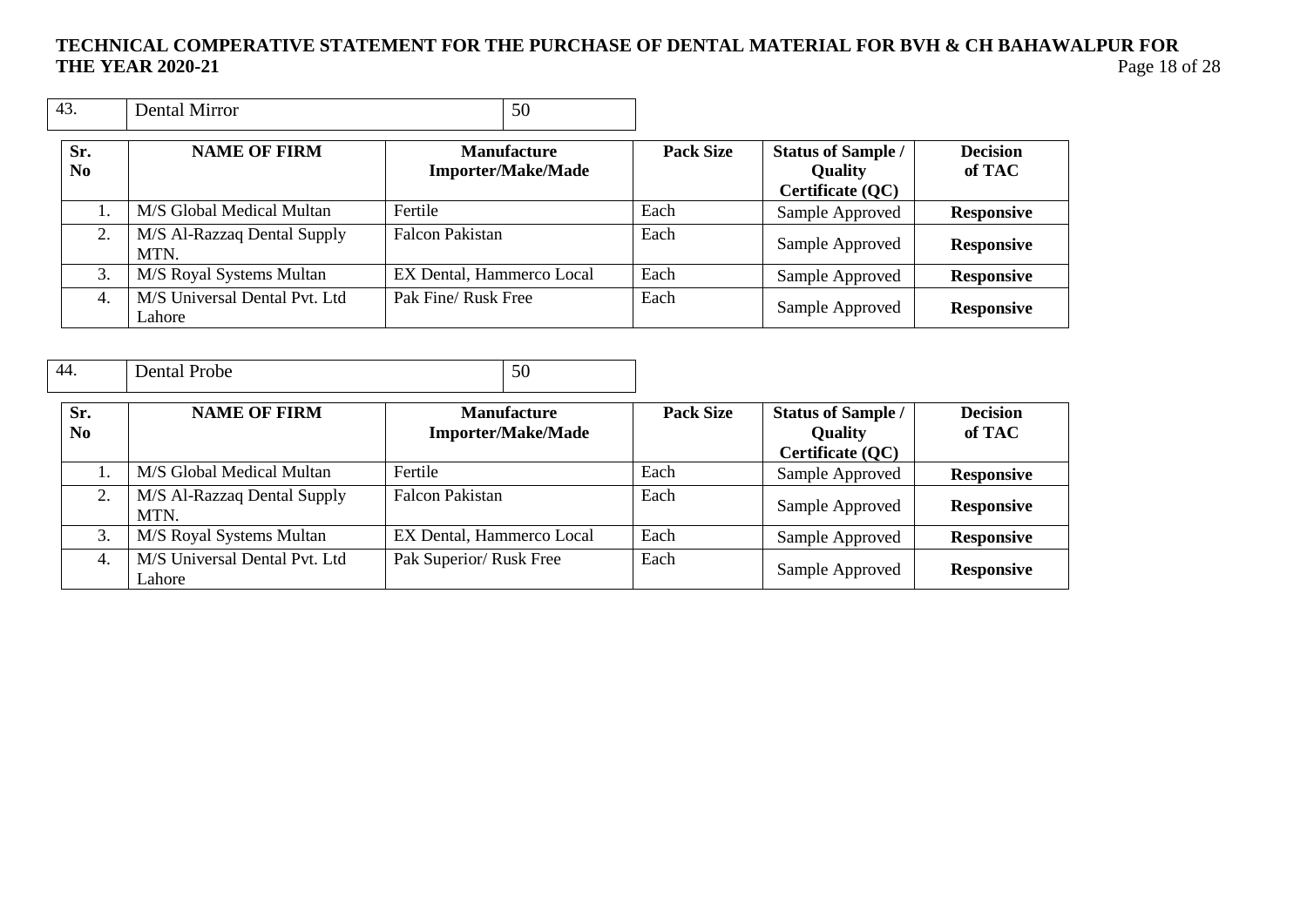| 45.                   | Dental Excavator                        | 50                                              |                  |                                                          |                           |
|-----------------------|-----------------------------------------|-------------------------------------------------|------------------|----------------------------------------------------------|---------------------------|
| Sr.<br>N <sub>0</sub> | <b>NAME OF FIRM</b>                     | <b>Manufacture</b><br><b>Importer/Make/Made</b> | <b>Pack Size</b> | <b>Status of Sample /</b><br>Quality<br>Certificate (QC) | <b>Decision</b><br>of TAC |
|                       | M/S Global Medical Multan               | Fertile                                         | Each             | Sample Approved                                          | <b>Responsive</b>         |
| 2.                    | M/S Al-Razzaq Dental Supply<br>MTN.     | <b>Falcon Pakistan</b>                          | Each             | Sample Approved                                          | <b>Responsive</b>         |
| 3.                    | M/S Royal Systems Multan                | EX Dental, Hammerco Local                       | Each             | Sample Approved                                          | <b>Responsive</b>         |
| 4.                    | M/S Universal Dental Pvt. Ltd<br>Lahore | Pak Superior/ Rusk Free                         | Each             | Sample Approved                                          | <b>Responsive</b>         |

| 46.                   | Plastic Instrument with condenser       |                           | 50                                              |                  |                                                                 |                           |
|-----------------------|-----------------------------------------|---------------------------|-------------------------------------------------|------------------|-----------------------------------------------------------------|---------------------------|
| Sr.<br>N <sub>0</sub> | <b>NAME OF FIRM</b>                     |                           | <b>Manufacture</b><br><b>Importer/Make/Made</b> | <b>Pack Size</b> | <b>Status of Sample /</b><br><b>Quality</b><br>Certificate (QC) | <b>Decision</b><br>of TAC |
|                       | M/S Global Medical Multan               | Fertile                   |                                                 | Each             | Sample Approved                                                 | <b>Responsive</b>         |
| 2.                    | M/S Royal Systems Multan                | EX Dental, Hammerco Local |                                                 | Each             | Sample Approved                                                 | <b>Responsive</b>         |
| 3.                    | M/S Universal Dental Pvt. Ltd<br>Lahore | Pak Superior/ Rusk Free   |                                                 | Each             | Sample Approved                                                 | <b>Responsive</b>         |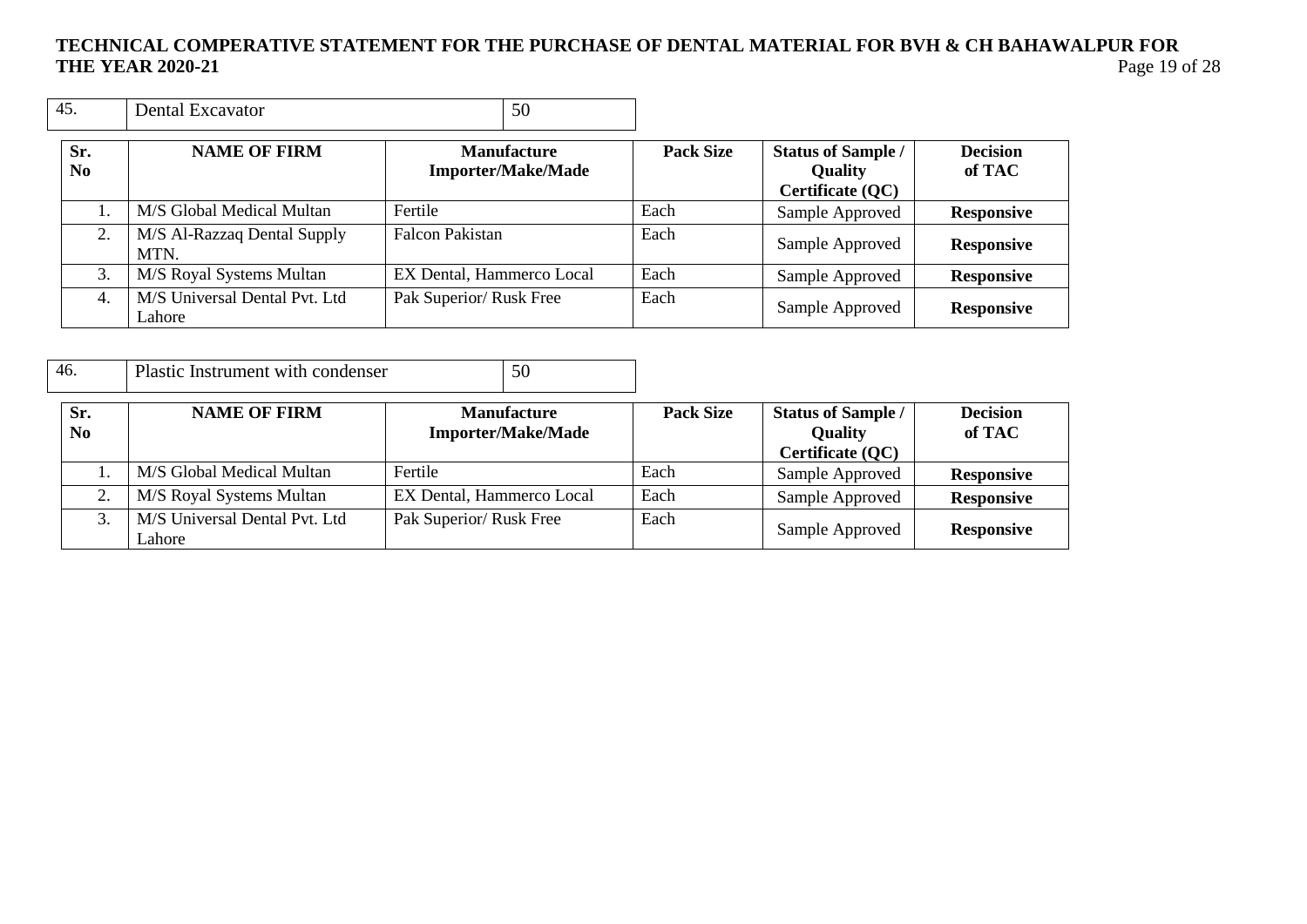| 47.                   | Cement Spatula                          | 10                                              |                  |                                                          |                           |
|-----------------------|-----------------------------------------|-------------------------------------------------|------------------|----------------------------------------------------------|---------------------------|
| Sr.<br>N <sub>0</sub> | <b>NAME OF FIRM</b>                     | <b>Manufacture</b><br><b>Importer/Make/Made</b> | <b>Pack Size</b> | <b>Status of Sample /</b><br>Quality<br>Certificate (QC) | <b>Decision</b><br>of TAC |
|                       | M/S Global Medical Multan               | Fertile                                         | Each             | Sample Approved                                          | <b>Responsive</b>         |
| 2.                    | M/S Al-Razzaq Dental Supply<br>MTN.     | <b>Falcon Pakistan</b>                          | Each             | Sample Approved                                          | <b>Responsive</b>         |
| 3.                    | M/S Royal Systems Multan                | EX Dental, Hammerco Local                       | Each             | Sample Approved                                          | <b>Responsive</b>         |
| 4.                    | M/S Universal Dental Pvt. Ltd<br>Lahore | Pack Superior/ Rusk Free                        | Each             | Sample Approved                                          | <b>Responsive</b>         |

| 48.                   | Fine baby Forceps (Upper)               | 10                                              |                  |                                                                 |                           |
|-----------------------|-----------------------------------------|-------------------------------------------------|------------------|-----------------------------------------------------------------|---------------------------|
| Sr.<br>N <sub>0</sub> | <b>NAME OF FIRM</b>                     | <b>Manufacture</b><br><b>Importer/Make/Made</b> | <b>Pack Size</b> | <b>Status of Sample /</b><br><b>Quality</b><br>Certificate (QC) | <b>Decision</b><br>of TAC |
|                       | M/S Global Medical Multan               | Fertile                                         | Each             | Sample Approved                                                 | <b>Responsive</b>         |
| 2.                    | M/S Al-Razzaq Dental Supply<br>MTN.     | <b>Falcon Pakistan</b>                          | Each             | Sample Approved                                                 | <b>Responsive</b>         |
| 3.                    | M/S Royal Systems Multan                | EX Dental, Hammerco Local                       | Each             | Sample Approved                                                 | <b>Responsive</b>         |
| 4.                    | M/S Universal Dental Pvt. Ltd<br>Lahore | Superior                                        | Each             | Sample Approved                                                 | <b>Responsive</b>         |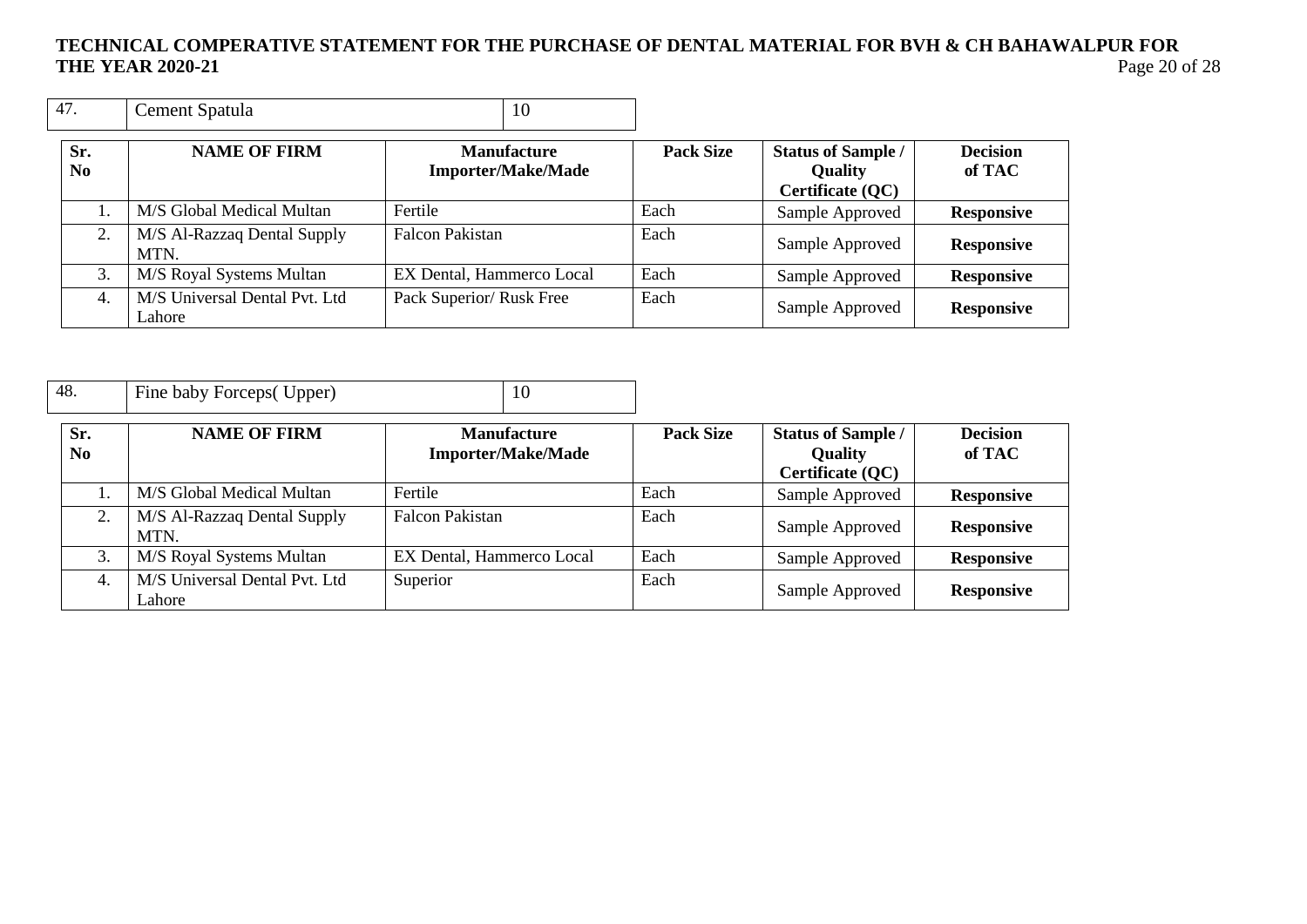| 49.                   | Fine baby Forceps(Lower)                | 10                                              |                  |                                                                 |                           |
|-----------------------|-----------------------------------------|-------------------------------------------------|------------------|-----------------------------------------------------------------|---------------------------|
| Sr.<br>N <sub>0</sub> | <b>NAME OF FIRM</b>                     | <b>Manufacture</b><br><b>Importer/Make/Made</b> | <b>Pack Size</b> | <b>Status of Sample /</b><br><b>Quality</b><br>Certificate (QC) | <b>Decision</b><br>of TAC |
| 1.                    | M/S Global Medical Multan               | Fertile                                         | Each             | Sample Approved                                                 | <b>Responsive</b>         |
| 2.                    | M/S Al-Razzaq Dental Supply<br>MTN.     | <b>Falcon Pakistan</b>                          | Each             | Sample Approved                                                 | <b>Responsive</b>         |
| 3.                    | M/S Royal Systems Multan                | EX Dental, Hammerco Local                       | Each             | Sample Approved                                                 | <b>Responsive</b>         |
| $\overline{4}$ .      | M/S Universal Dental Pvt. Ltd<br>Lahore | Superior                                        | Each             | Sample Approved                                                 | <b>Responsive</b>         |
| 50.                   | <b>Upper BD Forceps</b>                 | 10                                              |                  |                                                                 |                           |
| Sr.<br>N <sub>0</sub> | <b>NAME OF FIRM</b>                     | <b>Manufacture</b><br><b>Importer/Make/Made</b> | <b>Pack Size</b> | <b>Status of Sample /</b><br><b>Quality</b><br>Certificate (QC) | <b>Decision</b><br>of TAC |
| 1.                    | M/S Global Medical Multan               | Fertile                                         | Each             | Sample Approved                                                 | <b>Responsive</b>         |
| 2.                    | M/S Al-Razzaq Dental Supply<br>MTN.     | <b>Falcon Pakistan</b>                          | Each             | Sample Approved                                                 | <b>Responsive</b>         |
| 3.                    | M/S Royal Systems Multan                | EX Dental, Hammerco Local                       | Each             | Sample Approved                                                 | <b>Responsive</b>         |
| 4.                    | M/S Universal Dental Pvt. Ltd<br>Lahore | Pak Superior/ Rusk Free                         | Each             | Sample Approved                                                 | <b>Responsive</b>         |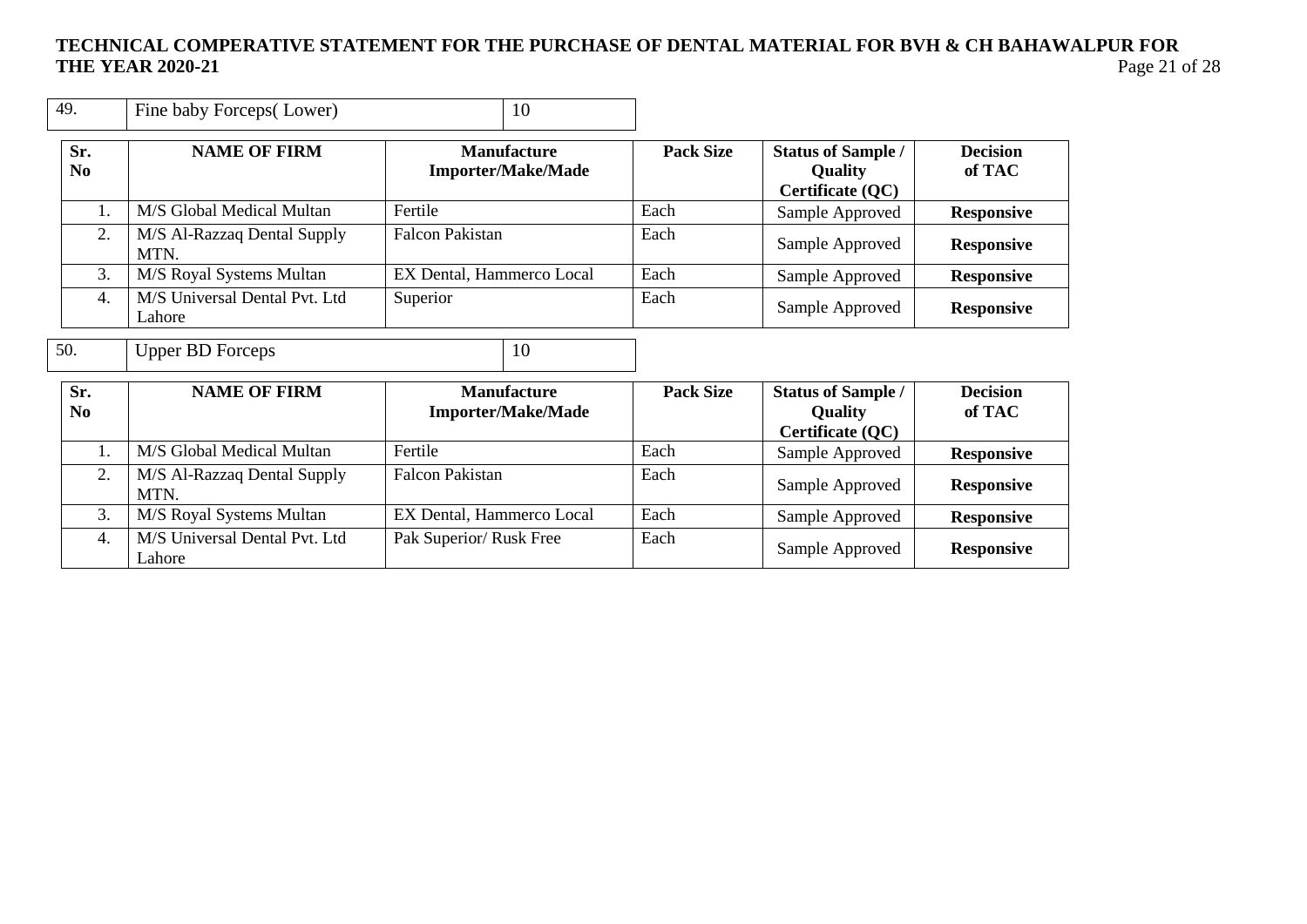| 51.                   | Lower BD Forceps                        | 10                                              |                  |                                                          |                           |
|-----------------------|-----------------------------------------|-------------------------------------------------|------------------|----------------------------------------------------------|---------------------------|
| Sr.<br>N <sub>0</sub> | <b>NAME OF FIRM</b>                     | <b>Manufacture</b><br><b>Importer/Make/Made</b> | <b>Pack Size</b> | <b>Status of Sample /</b><br>Quality<br>Certificate (QC) | <b>Decision</b><br>of TAC |
|                       | M/S Global Medical Multan               | Fertile                                         | Each             | Sample Approved                                          | <b>Responsive</b>         |
| 2.                    | M/S Al-Razzaq Dental Supply<br>MTN.     | Falcon Pakistan                                 | Each             | Sample Approved                                          | <b>Responsive</b>         |
| 3.                    | M/S Royal Systems Multan                | EX Dental, Hammerco Local                       | Each             | Sample Approved                                          | <b>Responsive</b>         |
| 4.                    | M/S Universal Dental Pvt. Ltd<br>Lahore | Pak Superior/ Rusk Free                         | Each             | Sample Approved                                          | <b>Responsive</b>         |

| -52 | Upper Right Molar Forceps |  |
|-----|---------------------------|--|
|     |                           |  |

| Sr.<br>N <sub>0</sub> | <b>NAME OF FIRM</b>                     | <b>Manufacture</b><br><b>Importer/Make/Made</b> | <b>Pack Size</b> | <b>Status of Sample /</b><br><b>Quality</b> | <b>Decision</b><br>of TAC |
|-----------------------|-----------------------------------------|-------------------------------------------------|------------------|---------------------------------------------|---------------------------|
|                       |                                         |                                                 |                  | Certificate (QC)                            |                           |
|                       | M/S Global Medical Multan               | Fertile                                         | Each             | Sample Approved                             | <b>Responsive</b>         |
|                       | M/S Royal Systems Multan                | EX Dental, Hammerco Local                       | Each             | Sample Approved                             | <b>Responsive</b>         |
|                       | M/S Universal Dental Pvt. Ltd<br>Lahore | Pak Superior/ Rusk Free                         | Each             | Sample Approved                             | <b>Responsive</b>         |
|                       |                                         |                                                 |                  |                                             |                           |

53. Upper Left Molar Forceps 10

| Sr.<br>N <sub>0</sub> | <b>NAME OF FIRM</b>                     | <b>Manufacture</b><br><b>Importer/Make/Made</b> | <b>Pack Size</b> | <b>Status of Sample /</b><br>Quality<br>Certificate (QC) | <b>Decision</b><br>of TAC |
|-----------------------|-----------------------------------------|-------------------------------------------------|------------------|----------------------------------------------------------|---------------------------|
|                       | M/S Global Medical Multan               | Fertile                                         | Each             | Sample Approved                                          | <b>Responsive</b>         |
|                       | M/S Al-Razzaq Dental Supply<br>MTN.     | <b>Falcon Pakistan</b>                          | Each             | Sample Approved                                          | <b>Responsive</b>         |
| 3.                    | M/S Royal Systems Multan                | EX Dental, Hammerco Local                       | Each             | Sample Approved                                          | <b>Responsive</b>         |
| 4.                    | M/S Universal Dental Pvt. Ltd<br>Lahore | Pak Superior/ Rusk Free                         | Each             | Sample Approved                                          | <b>Responsive</b>         |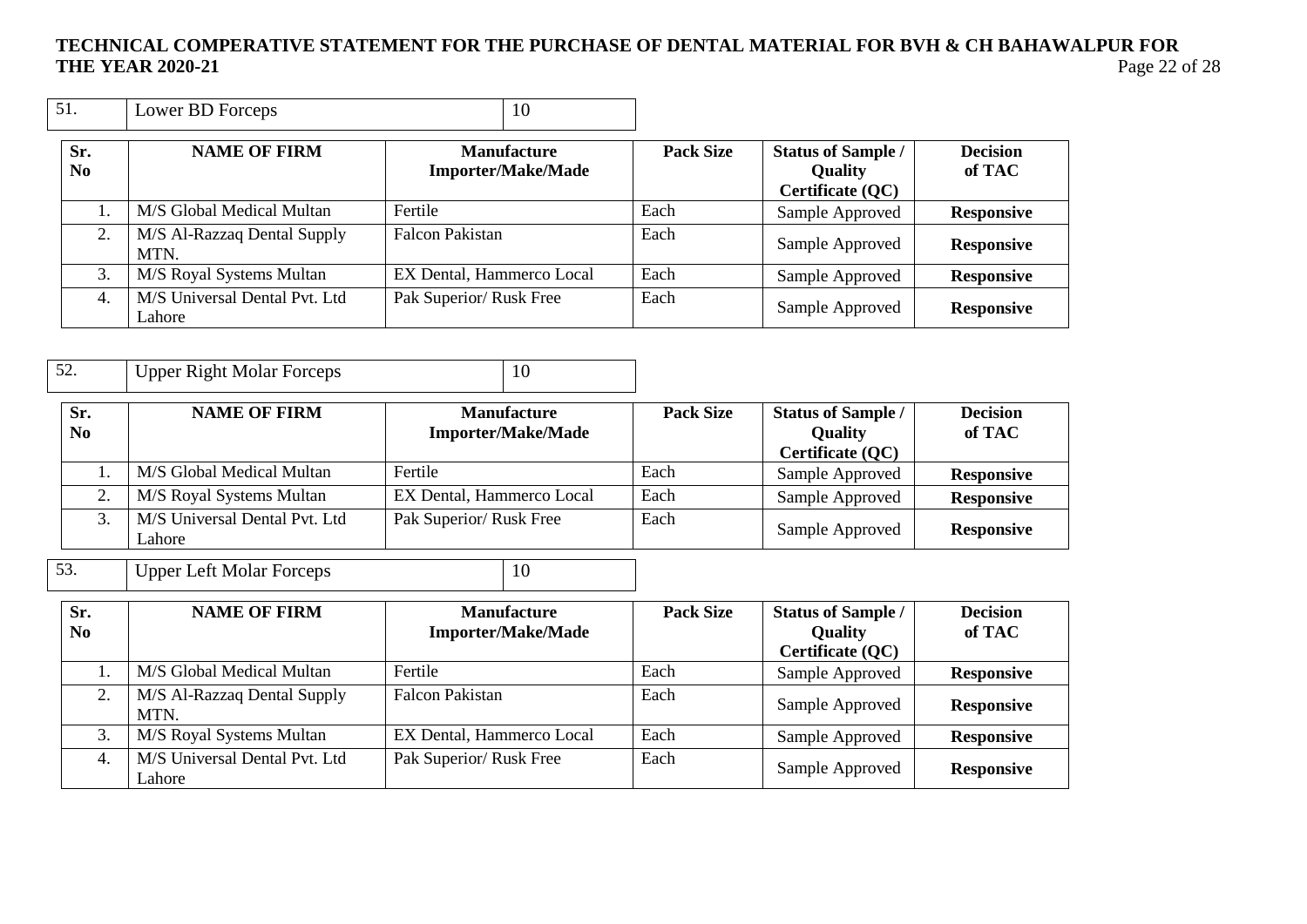# **TECHNICAL COMPERATIVE STATEMENT FOR THE PURCHASE OF DENTAL MATERIAL FOR BVH & CH BAHAWALPUR FOR THE YEAR 2020-21**<br>54. **Lower Molar Forceps** 10

| 10<br>-54.<br>Lower Molar Forceps |
|-----------------------------------|
|-----------------------------------|

| Sr.<br>N <sub>0</sub> | <b>NAME OF FIRM</b>                     | <b>Manufacture</b><br><b>Importer/Make/Made</b> | <b>Pack Size</b> | <b>Status of Sample /</b><br><b>Quality</b><br>Certificate (QC) | <b>Decision</b><br>of TAC |
|-----------------------|-----------------------------------------|-------------------------------------------------|------------------|-----------------------------------------------------------------|---------------------------|
|                       | M/S Global Medical Multan               | Fertile                                         | Each             | Sample Approved                                                 | <b>Responsive</b>         |
| 2.                    | M/S Al-Razzaq Dental Supply<br>MTN.     |                                                 |                  | Sample Approved                                                 | <b>Responsive</b>         |
| 3.                    | M/S Royal Systems Multan                | EX Dental, Hammerco Local                       | Each             | Sample Approved                                                 | <b>Responsive</b>         |
| -4.                   | M/S Universal Dental Pvt. Ltd<br>Lahore | Pak Superior/ Rusk Free                         | Each             | Sample Approved                                                 | <b>Responsive</b>         |

| 55.                   | <b>CowHorn Forceps</b>                  | 10                                              |                  |                                                          |                           |
|-----------------------|-----------------------------------------|-------------------------------------------------|------------------|----------------------------------------------------------|---------------------------|
| Sr.<br>N <sub>0</sub> | <b>NAME OF FIRM</b>                     | <b>Manufacture</b><br><b>Importer/Make/Made</b> | <b>Pack Size</b> | <b>Status of Sample /</b><br>Quality<br>Certificate (QC) | <b>Decision</b><br>of TAC |
|                       | M/S Global Medical Multan               | Fertile                                         | Each             | Sample Approved                                          | <b>Responsive</b>         |
| 2.                    | M/S Al-Razzaq Dental Supply<br>MTN.     | <b>Falcon Pakistan</b>                          | Each             | Sample Approved                                          | <b>Responsive</b>         |
| 3.                    | M/S Royal Systems Multan                | EX Dental, Hammerco Local                       | Each             | Sample Approved                                          | <b>Responsive</b>         |
| $\overline{4}$ .      | M/S Universal Dental Pvt. Ltd<br>Lahore | Pak Rusk Free Superior                          | Each             | Sample Approved                                          | <b>Responsive</b>         |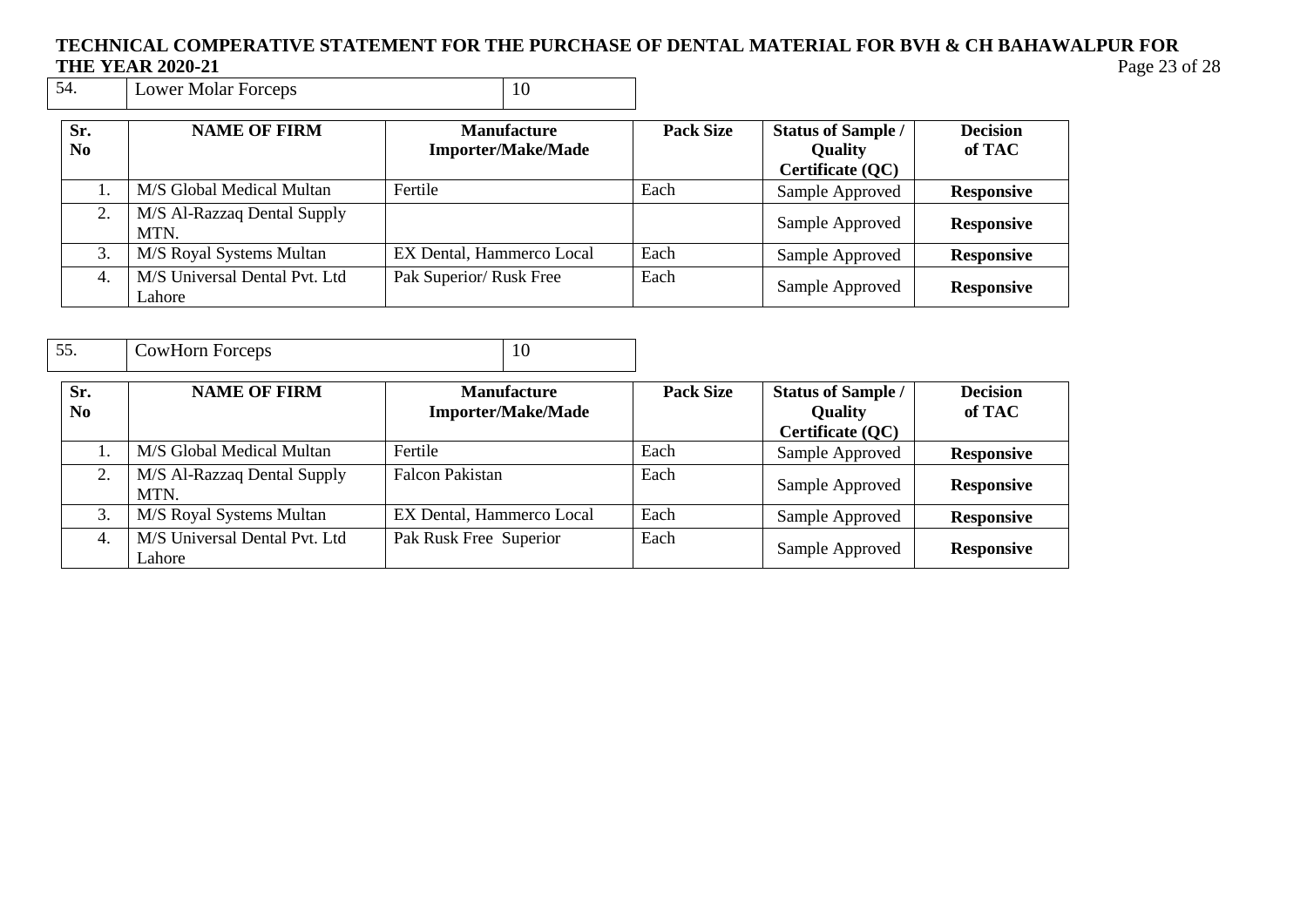| 56.                   | Periosteum Elevator                        |                           | 10                                              |                  |                                                          |                           |
|-----------------------|--------------------------------------------|---------------------------|-------------------------------------------------|------------------|----------------------------------------------------------|---------------------------|
| Sr.<br>N <sub>0</sub> | <b>NAME OF FIRM</b>                        |                           | <b>Manufacture</b><br>Importer/Make/Made        | <b>Pack Size</b> | <b>Status of Sample /</b><br>Quality<br>Certificate (QC) | <b>Decision</b><br>of TAC |
| 1.                    | M/S Global Medical Multan                  | Fertile                   |                                                 | Each             | Sample Approved                                          | <b>Responsive</b>         |
| 2.                    | M/S Al-Razzaq Dental Supply<br>MTN.        | <b>Falcon Pakistan</b>    |                                                 | Each             | Sample Approved                                          | <b>Responsive</b>         |
| 3.                    | M/S Royal Systems Multan                   | EX Dental, Hammerco Local |                                                 | Each             | Sample Approved                                          | <b>Responsive</b>         |
| $\overline{4}$ .      | M/S Universal Dental Pvt. Ltd<br>Lahore    | Pak Superior/ Rusk Free   |                                                 | Each             | Sample Approved                                          | <b>Responsive</b>         |
| 57.                   | <b>Bone File</b>                           |                           | 05                                              |                  |                                                          |                           |
| Sr.<br>N <sub>0</sub> | <b>NAME OF FIRM</b>                        |                           | <b>Manufacture</b><br><b>Importer/Make/Made</b> | <b>Pack Size</b> | <b>Status of Sample /</b><br>Quality<br>Certificate (QC) | <b>Decision</b><br>of TAC |
| 1.                    | M/S Global Medical Multan                  | Fertile                   |                                                 | Each             | Sample Approved                                          | <b>Responsive</b>         |
| 2.                    | M/S Al-Razzaq Dental Supply<br>MTN.        | <b>Falcon Pakistan</b>    |                                                 | Each             | Sample Approved                                          | <b>Responsive</b>         |
| 3.                    | M/S Royal Systems Multan                   | EX Dental, Hammerco Local |                                                 | Each             | Sample Approved                                          | <b>Responsive</b>         |
| $\overline{4}$ .      | M/S Universal Dental Pvt. Ltd<br>Lahore    | Pack Superior/ Rusk Free  |                                                 | Each             | Sample Approved                                          | <b>Responsive</b>         |
| 58.                   | Apexo elevator                             |                           | 05                                              |                  |                                                          |                           |
| Sr.<br>N <sub>0</sub> | <b>NAME OF FIRM</b>                        |                           | <b>Manufacture</b><br><b>Importer/Make/Made</b> | <b>Pack Size</b> | <b>Status of Sample /</b><br>Quality<br>Certificate (QC) | <b>Decision</b><br>of TAC |
| 1.                    | M/S Global Medical Multan                  | Fertile                   |                                                 | Each             | Sample Approved                                          | <b>Responsive</b>         |
| 2.                    | M/S Al-Razzaq Dental Supply<br>MTN.        | <b>Falcon Pakistan</b>    |                                                 | Each             | Sample Approved                                          | <b>Responsive</b>         |
| 3.                    | M/S Royal Systems Multan                   | EX Dental, Hammerco Local |                                                 | Each             | Sample Approved                                          | <b>Responsive</b>         |
| $\overline{4}$ .      | M/S Universal Dental Pvt. Ltd<br>$I$ chose | Pak Superior              |                                                 | Pack             | Sample Approved                                          | <b>Responsive</b>         |

Lahore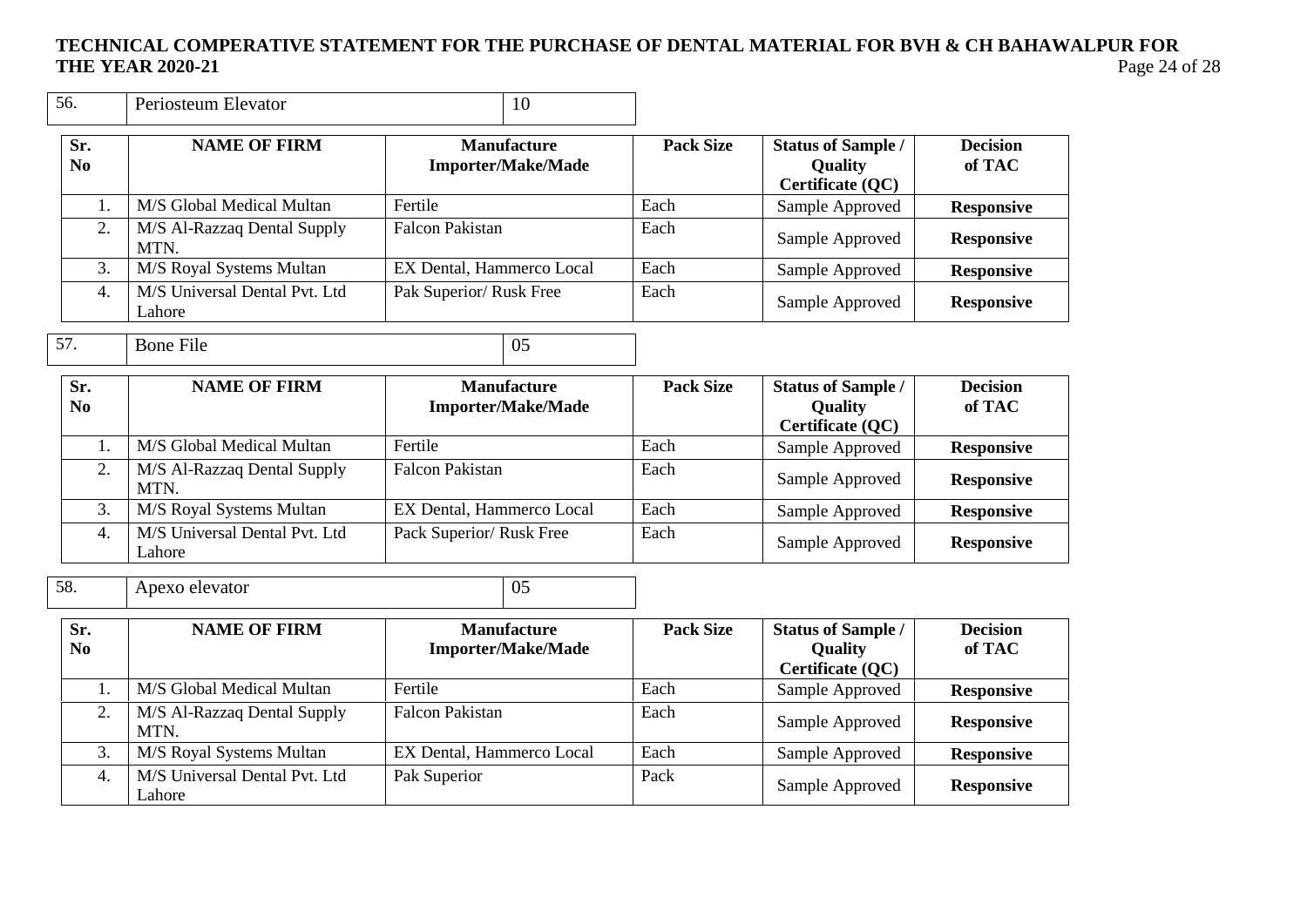| 59. |            | Gouches elevator                    | 10                                              |                  |                                                                 |                           |
|-----|------------|-------------------------------------|-------------------------------------------------|------------------|-----------------------------------------------------------------|---------------------------|
|     | Sr.<br>No. | <b>NAME OF FIRM</b>                 | <b>Manufacture</b><br><b>Importer/Make/Made</b> | <b>Pack Size</b> | <b>Status of Sample /</b><br><b>Quality</b><br>Certificate (QC) | <b>Decision</b><br>of TAC |
|     |            | M/S Global Medical Multan           | Fertile                                         | Each             | Sample Approved                                                 | <b>Responsive</b>         |
|     | 2.         | M/S Al-Razzaq Dental Supply<br>MTN. | <b>Falcon Pakistan</b>                          | Each             | Sample Approved                                                 | <b>Responsive</b>         |
|     | 3.         | M/S Royal Systems Multan            | EX Dental, Hammerco Local                       | Each             | Sample Approved                                                 | <b>Responsive</b>         |

| 60.                   | Cross Bar Elevator (Right)              | 10                                              |                  |                                                                 |                           |
|-----------------------|-----------------------------------------|-------------------------------------------------|------------------|-----------------------------------------------------------------|---------------------------|
| Sr.<br>N <sub>0</sub> | <b>NAME OF FIRM</b>                     | <b>Manufacture</b><br><b>Importer/Make/Made</b> | <b>Pack Size</b> | <b>Status of Sample /</b><br><b>Quality</b><br>Certificate (QC) | <b>Decision</b><br>of TAC |
|                       | M/S Global Medical Multan               | Fertile                                         | Each             | Sample Approved                                                 | <b>Responsive</b>         |
| 2.                    | M/S Al-Razzaq Dental Supply<br>MTN.     | <b>Falcon Pakistan</b>                          | Each             | Sample Approved                                                 | <b>Responsive</b>         |
| 3.                    | M/S Royal Systems Multan                | EX Dental, Hammerco Local                       | Each             | Sample Approved                                                 | <b>Responsive</b>         |
| 4.                    | M/S Universal Dental Pvt. Ltd<br>Lahore | Pak                                             | Set              | Sample Approved                                                 | <b>Responsive</b>         |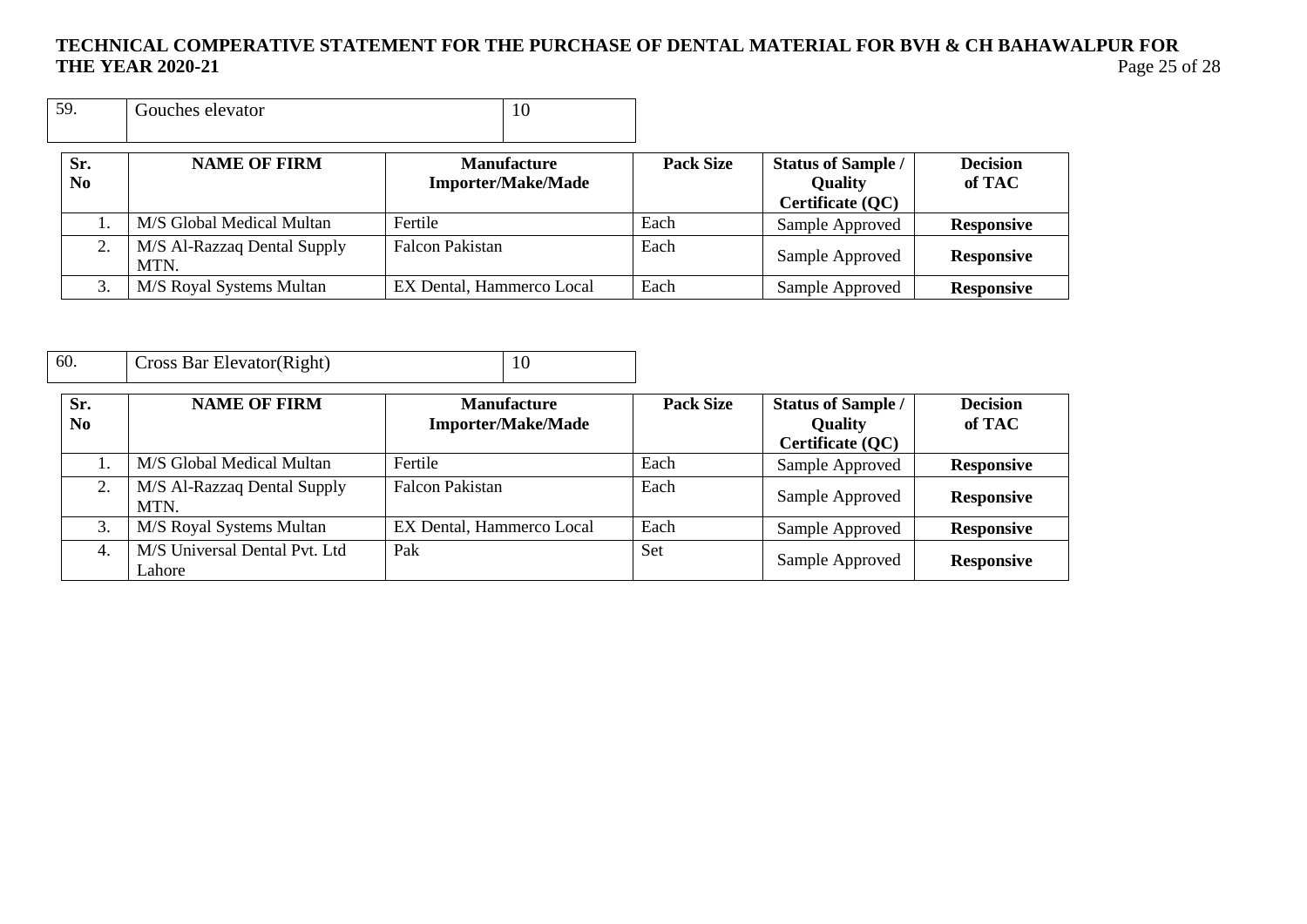| 61.                   | <b>Straight Elevator</b>                | 10                                              |                  |                                                          |                           |
|-----------------------|-----------------------------------------|-------------------------------------------------|------------------|----------------------------------------------------------|---------------------------|
| Sr.<br>N <sub>0</sub> | <b>NAME OF FIRM</b>                     | <b>Manufacture</b><br><b>Importer/Make/Made</b> | <b>Pack Size</b> | <b>Status of Sample /</b><br>Quality<br>Certificate (QC) | <b>Decision</b><br>of TAC |
|                       | M/S Global Medical Multan               | Fertile                                         | Each             | Sample Approved                                          | <b>Responsive</b>         |
| 2.                    | M/S Al-Razzaq Dental Supply<br>MTN.     | <b>Falcon Pakistan</b>                          | Each             | Sample Approved                                          | <b>Responsive</b>         |
| 3.                    | M/S Royal Systems Multan                | EX Dental, Hammerco Local                       | Each             | Sample Approved                                          | <b>Responsive</b>         |
| 4.                    | M/S Universal Dental Pvt. Ltd<br>Lahore | Pak Superior/ Rusk Free                         | Set              | Sample Approved                                          | <b>Responsive</b>         |

| 62.                   | Ultra Sonic Scalar                  |                                                 |                  |                                                                 |                           |
|-----------------------|-------------------------------------|-------------------------------------------------|------------------|-----------------------------------------------------------------|---------------------------|
| Sr.<br>N <sub>0</sub> | <b>NAME OF FIRM</b>                 | <b>Manufacture</b><br><b>Importer/Make/Made</b> | <b>Pack Size</b> | <b>Status of Sample /</b><br><b>Quality</b><br>Certificate (QC) | <b>Decision</b><br>of TAC |
|                       | M/S Al-Razzaq Dental Supply<br>MTN. | <b>SKL</b> China                                | Each             | Sample Approved                                                 | <b>Responsive</b>         |
|                       | M/S Royal Systems Multan            | <b>SKL</b> China                                | Each             | Sample Approved                                                 | <b>Responsive</b>         |

| 63. | Right Angle | ◡ |
|-----|-------------|---|

| Sr.<br>N <sub>0</sub> | <b>NAME OF FIRM</b>                     | <b>Manufacture</b><br><b>Importer/Make/Made</b> | <b>Pack Size</b> | <b>Status of Sample /</b><br><b>Quality</b><br>Certificate (QC) | <b>Decision</b><br>of TAC |
|-----------------------|-----------------------------------------|-------------------------------------------------|------------------|-----------------------------------------------------------------|---------------------------|
|                       | M/S Global Medical Multan               | Fertile                                         | Each             | Sample Approved                                                 | <b>Responsive</b>         |
| 2.                    | M/S Al-Razzaq Dental Supply<br>MTN.     | <b>Falcon Pakistan</b>                          | Each             | Sample Approved                                                 | <b>Responsive</b>         |
| 3.                    | M/S Royal Systems Multan                | EX Dental, Hammerco Local                       | Each             | Sample Approved                                                 | <b>Responsive</b>         |
| 4.                    | M/S Universal Dental Pvt. Ltd<br>Lahore | Pak                                             | Each             | Sample Approved                                                 | <b>Responsive</b>         |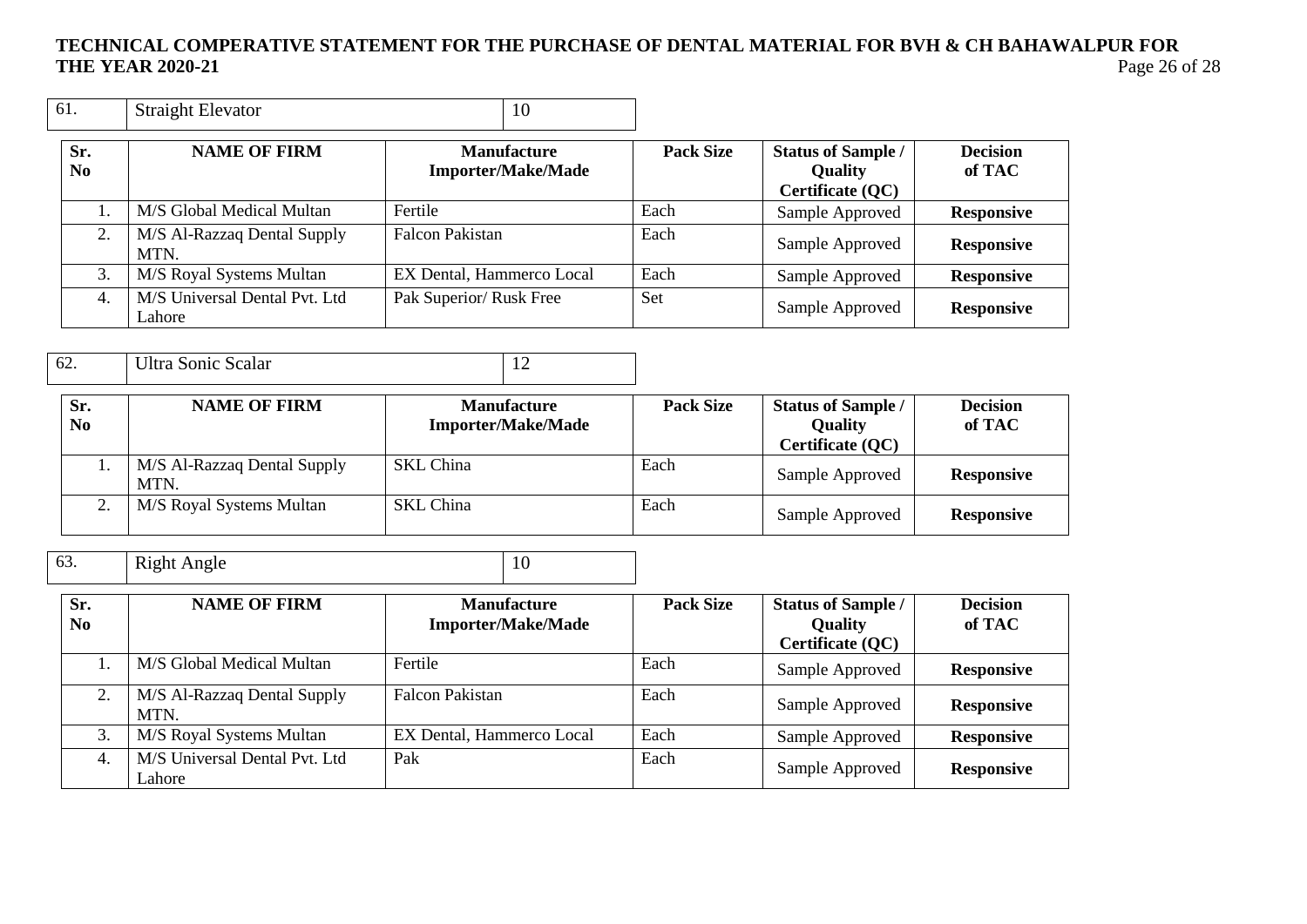## **TECHNICAL COMPERATIVE STATEMENT FOR THE PURCHASE OF DENTAL MATERIAL FOR BVH & CH BAHAWALPUR FOR THE YEAR 2020-21 Page 27 of 28 of 28 of 28 of 28 of 28 of 28 of 28 of 28 of 28 of 28 of 28 of 28 of 28 of 28 of 28 of 28 of 28 of 28 of 28 of 28 of 28 of 28 of 28 of 28 of 28 of 28 of 28 of 28 of 28 of 28 of 28 of 28 of**

Cats Paw

| Sr.<br>N <sub>0</sub> | <b>NAME OF FIRM</b>       | <b>Manufacture</b><br><b>Importer/Make/Made</b> | <b>Pack Size</b> | <b>Status of Sample /</b><br><b>Ouality</b><br>Certificate (QC) | <b>Decision</b><br>of TAC |
|-----------------------|---------------------------|-------------------------------------------------|------------------|-----------------------------------------------------------------|---------------------------|
|                       | M/S Global Medical Multan | Fertile                                         | Each             | Sample Approved                                                 | <b>Responsive</b>         |
|                       | M/S Royal Systems Multan  | EX Dental, Hammerco Local                       | Each             | Sample Approved                                                 | <b>Responsive</b>         |

| 65. |                       | Skin Hooks (Gilles Hook)                | 10                                              |                  |                                                                 |                           |
|-----|-----------------------|-----------------------------------------|-------------------------------------------------|------------------|-----------------------------------------------------------------|---------------------------|
|     | Sr.<br>N <sub>0</sub> | <b>NAME OF FIRM</b>                     | <b>Manufacture</b><br><b>Importer/Make/Made</b> | <b>Pack Size</b> | <b>Status of Sample /</b><br><b>Quality</b><br>Certificate (QC) | <b>Decision</b><br>of TAC |
|     |                       | M/S Global Medical Multan               | Fertile                                         | Each             | Sample Approved                                                 | <b>Responsive</b>         |
|     | 2.                    | M/S Al-Razzaq Dental Supply<br>MTN.     | <b>Falcon Pakistan</b>                          | Each             | Sample Approved                                                 | <b>Responsive</b>         |
|     | 3.                    | M/S Royal Systems Multan                | EX Dental, Hammerco Local                       | Each             | Sample Approved                                                 | <b>Responsive</b>         |
|     | 4.                    | M/S Universal Dental Pvt. Ltd<br>Lahore | Pak                                             | Each             | Sample Approved                                                 | <b>Responsive</b>         |

| 66.                   | Wire Holder 8Inch                       | 20                                              |                  |                                                                 |                           |
|-----------------------|-----------------------------------------|-------------------------------------------------|------------------|-----------------------------------------------------------------|---------------------------|
| Sr.<br>N <sub>0</sub> | <b>NAME OF FIRM</b>                     | <b>Manufacture</b><br><b>Importer/Make/Made</b> | <b>Pack Size</b> | <b>Status of Sample /</b><br><b>Quality</b><br>Certificate (QC) | <b>Decision</b><br>of TAC |
|                       | M/S Global Medical Multan               | Fertile                                         | Each             | Sample Approved                                                 | <b>Responsive</b>         |
| 2.                    | M/S Al-Razzaq Dental Supply<br>MTN.     | <b>Falcon Pakistan</b>                          | Each             | Sample Approved                                                 | <b>Responsive</b>         |
| 3.                    | M/S Royal Systems Multan                | EX Dental, Hammerco Local                       | Each             | Sample Approved                                                 | <b>Responsive</b>         |
| 4.                    | M/S Universal Dental Pvt. Ltd<br>Lahore | Superior Pak Rusk Free                          | Each             | Sample Approved                                                 | <b>Responsive</b>         |